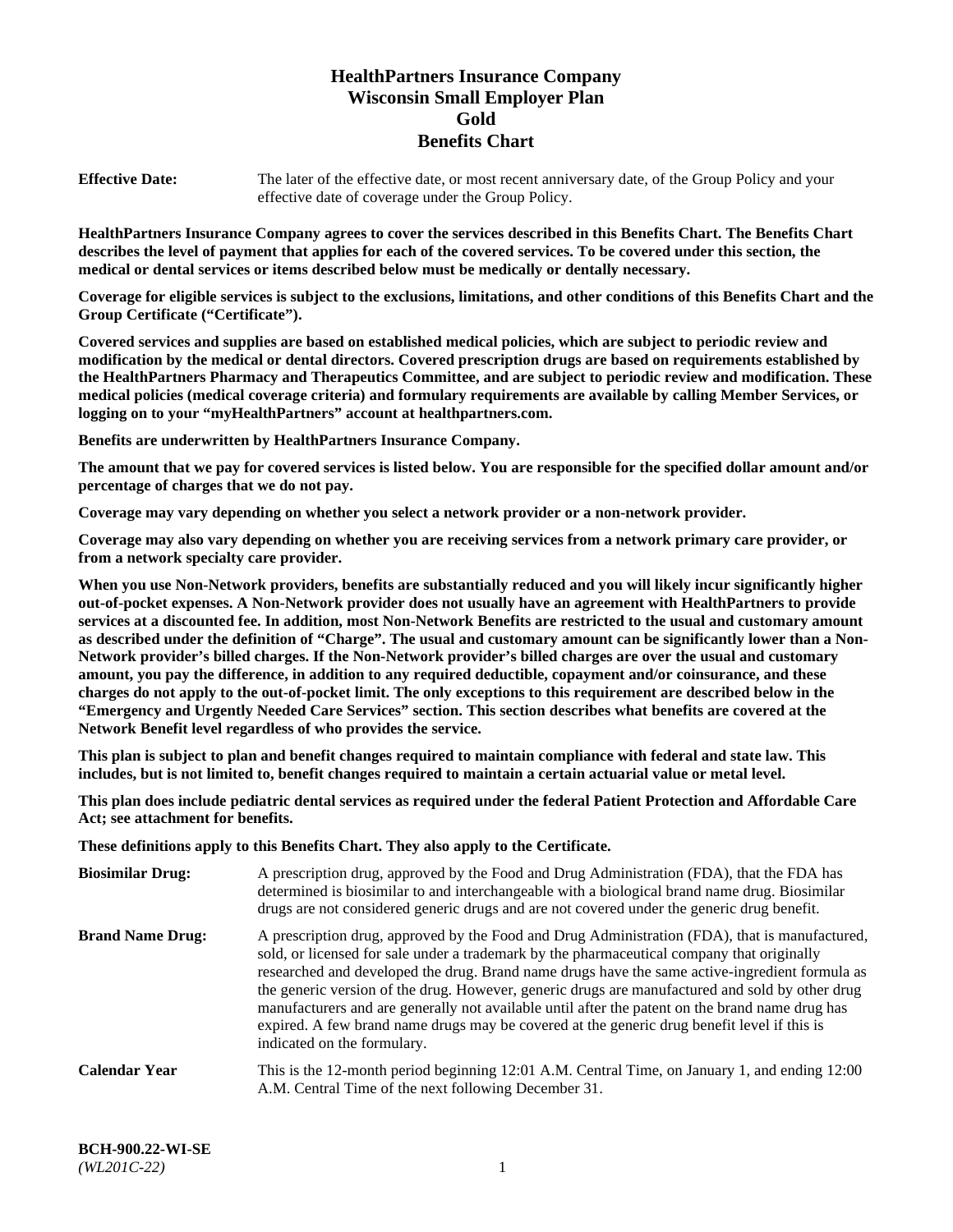| <b>Charge:</b> | For covered services delivered by a network provider, this is the provider's discounted fee for a<br>given medical/surgical service, procedure or item.                                                                                                                                                                                                                                                                                                                                                                                                                                                                                                                                                                 |
|----------------|-------------------------------------------------------------------------------------------------------------------------------------------------------------------------------------------------------------------------------------------------------------------------------------------------------------------------------------------------------------------------------------------------------------------------------------------------------------------------------------------------------------------------------------------------------------------------------------------------------------------------------------------------------------------------------------------------------------------------|
|                | For covered services delivered by non-network providers, a contracted rate may apply if such<br>arrangement is available to HealthPartners.                                                                                                                                                                                                                                                                                                                                                                                                                                                                                                                                                                             |
|                | For the usual and customary charge for covered services delivered by non-network providers, our<br>payment is calculated using one of the following options, depending on availability: 1) a<br>percentage of the Medicare fee schedule; 2) a comparable schedule if the service is not on the<br>Medicare fee schedule; or 3) a commercially reasonable rate for such service if a fee schedule is<br>not available.                                                                                                                                                                                                                                                                                                   |
|                | The usual and customary charge is the maximum amount allowed that we consider in the<br>calculation of the payment of charges incurred for certain covered services. You must pay for any<br>charges above the usual and customary charge, and they do not apply to the out-of-pocket limit.                                                                                                                                                                                                                                                                                                                                                                                                                            |
|                | A charge is incurred for covered ambulatory medical and surgical services, on the date the service<br>or item is provided. A charge is incurred for covered inpatient services, on the date of admission to<br>a hospital. To be covered, a charge must be incurred on or after your effective date and on or<br>before the termination date.                                                                                                                                                                                                                                                                                                                                                                           |
|                | Copayment/Coinsurance: The specified dollar amount, or percentage, of charges incurred for covered services, which we do<br>not pay, but which you must pay, each time you receive certain medical services, procedures or<br>items. Our payment for those covered services or items begins after the copayment or coinsurance<br>is satisfied. Covered services or items requiring a copayment or coinsurance are specified in this<br>Benefits Chart.                                                                                                                                                                                                                                                                 |
|                | For services provided by a network provider:<br>An amount which is listed as a flat dollar copayment is applied to a network provider's discounted<br>charge for a given service. However, if the network provider's discounted charge for a service or<br>item is less than the flat dollar copayment, you will pay the network provider's discounted charge.<br>An amount which is listed as a percentage of charges or coinsurance is based on the network<br>provider's discounted charges, calculated at the time the claim is processed, which may include an<br>agreed upon fee schedule rate for case rate or withhold arrangements.                                                                            |
|                | For services provided by a non-network provider:<br>Any copayment or coinsurance is applied to the lesser of the provider's charges or the usual and<br>customary charge for a service.                                                                                                                                                                                                                                                                                                                                                                                                                                                                                                                                 |
|                | A copayment or coinsurance is due at the time a service is provided, or when billed by the<br>provider. The copayment or coinsurance applicable for a scheduled visit with a HealthPartners<br>network provider will be collected for each visit, late cancellation and failed appointment.                                                                                                                                                                                                                                                                                                                                                                                                                             |
| Deductible:    | The specified dollar amount of charges incurred for covered services, which we do not pay, but an<br>enrollee or a family has to pay first in a calendar year. Our payment for those services or items<br>begins after the deductible is satisfied. For network providers, the amount of the charges that apply<br>to the deductible are based on the network provider's discounted charges, calculated at the time<br>the claim is processed, which may include an agreed upon fee schedule rate for case rate or<br>withhold arrangements. For non-network providers, the amount of charges that apply to the<br>deductible are the lesser of the provider's charges or the usual and customary charge for a service. |
|                | Any amounts paid or reimbursed by a third party, including but not limited to: point of service<br>rebates, manufacturer coupons, manufacturer debits cards or other forms of direct reimbursement<br>to an Insured for a product or service, will not apply toward your deductible, to the extent<br>permitted under state and federal law.                                                                                                                                                                                                                                                                                                                                                                            |
|                | Your plan has an embedded deductible. This means once an Insured meets the individual<br>deductible, the plan begins paying benefits for that person. If two or more members of the family<br>meet the family deductible, the plan begins paying benefits for all members of the family,<br>regardless of whether each Insured has met the individual deductible. However, an Insured may<br>not contribute more than the individual deductible toward the family deductible.                                                                                                                                                                                                                                           |
|                | All services are subject to the deductible unless otherwise indicated below in this Benefits Chart.                                                                                                                                                                                                                                                                                                                                                                                                                                                                                                                                                                                                                     |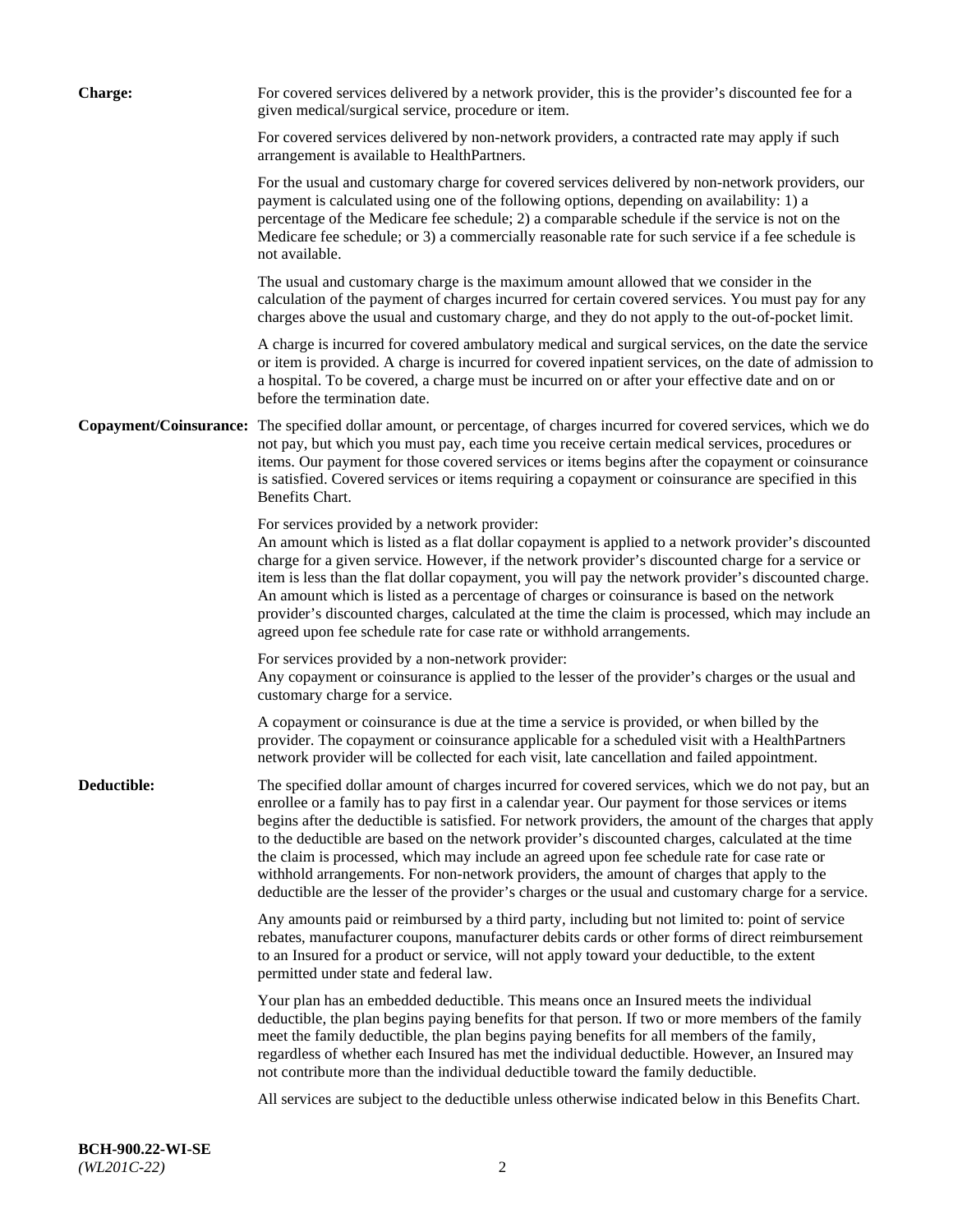| <b>Formulary:</b>                          | This is a current list, which may be revised from time to time, of prescription drugs, medications,<br>equipment and supplies covered by us as indicated in this Benefits Chart which are covered at the<br>highest benefit level. Some drugs on the formulary may require prior authorization to be covered<br>as formulary drugs. The formulary, and information on drugs that require prior authorization, are<br>available by calling Member Services, or logging on to your "myHealthPartners" account at<br>healthpartners.com. |
|--------------------------------------------|---------------------------------------------------------------------------------------------------------------------------------------------------------------------------------------------------------------------------------------------------------------------------------------------------------------------------------------------------------------------------------------------------------------------------------------------------------------------------------------------------------------------------------------|
| <b>Generic Drug:</b>                       | A prescription drug, approved by the Food and Drug Administration (FDA), that the FDA has<br>determined is comparable to a brand name drug product in dosage form, strength, route of<br>administration, quality, intended use and documented bioequivalence. Generally, generic drugs<br>cost less than brand name drugs. Some brand name drugs may be covered at the generic drug<br>benefit level if this is indicated on the formulary.                                                                                           |
| <b>Lifetime Maximum</b><br><b>Benefit:</b> | The specified coverage limit actually paid by us for services and/or charges incurred by you for any<br>given procedure or diagnosis. Payment of benefits under this Benefits Chart ceases when that lifetime<br>maximum benefit is reached. You have to pay for any subsequent charges.                                                                                                                                                                                                                                              |
| <b>Non-Formulary Drug:</b>                 | This is a prescription drug, approved by the Food and Drug Administration (FDA), that is not on<br>the formulary, is medically necessary and is not investigative or experimental or otherwise<br>excluded under the Certificate.                                                                                                                                                                                                                                                                                                     |
| <b>Out-of-Pocket Expenses:</b>             | You pay the specified copayments/coinsurance and deductibles applicable for particular services,<br>subject to the out-of-pocket limit described below. These amounts are in addition to the monthly<br>premium payments.                                                                                                                                                                                                                                                                                                             |
| <b>Out-of-Pocket Limit:</b>                | You pay the copayments/coinsurance and deductibles for covered services, to the individual or<br>family out-of-pocket limit. Thereafter we cover 100% of the charges incurred for all other covered<br>services, for the rest of the calendar year. You pay amounts greater than the out-of-pocket limit if<br>you exceed any lifetime maximum benefit or any visit or day limits.                                                                                                                                                    |
|                                            | Non-Network Benefits above the usual and customary charge (see definition of charge above) do<br>not apply to the out-of-pocket limit.                                                                                                                                                                                                                                                                                                                                                                                                |
|                                            | Non-Network Benefits for transplant surgery do not apply to the out-of-pocket limit.                                                                                                                                                                                                                                                                                                                                                                                                                                                  |
|                                            | Any amounts paid or reimbursed by a third party, including but not limited to: point of service<br>rebates, manufacturer coupons, manufacturer debit cards or other forms of direct reimbursement to<br>an Insured for a product or service, will not apply as an out-of-pocket expense, to the extent<br>permitted under state and federal law.                                                                                                                                                                                      |
|                                            | You are responsible to keep track of the out-of-pocket expenses. Contact Member Services for<br>assistance in determining the amount paid by the enrollee for specific eligible services received.<br>Claims for reimbursement under the out-of-pocket limit provisions are subject to the same time<br>limits and provisions described under the "Claims Provisions" section of the Certificate.                                                                                                                                     |
| <b>Primary Care Providers:</b>             | These are providers in the following categories: Family Practice, General Practice, Internal<br>Medicine, Pediatrics, Adolescent Medicine, Adult Medicine and Geriatrics.                                                                                                                                                                                                                                                                                                                                                             |
|                                            | Specialty Care Providers: These are providers who are not in the following categories: Family Practice, General Practice,<br>Internal Medicine, Pediatrics, Adolescent Medicine, Adult Medicine and Geriatrics.                                                                                                                                                                                                                                                                                                                       |
| <b>Specialty Drug List:</b>                | This is a current list, which may be revised from time to time, of prescription drugs, medications,<br>equipment and supplies, which are typically bio-pharmaceuticals. The purpose of a specialty drug<br>list is to facilitate enhanced monitoring of complex therapies used to treat specific conditions.<br>Specialty drugs are covered by us as indicated in this Benefits Chart. The specialty drug list is<br>available by calling Member Services, or logging on to your "myHealthPartners" account at<br>healthpartners.com. |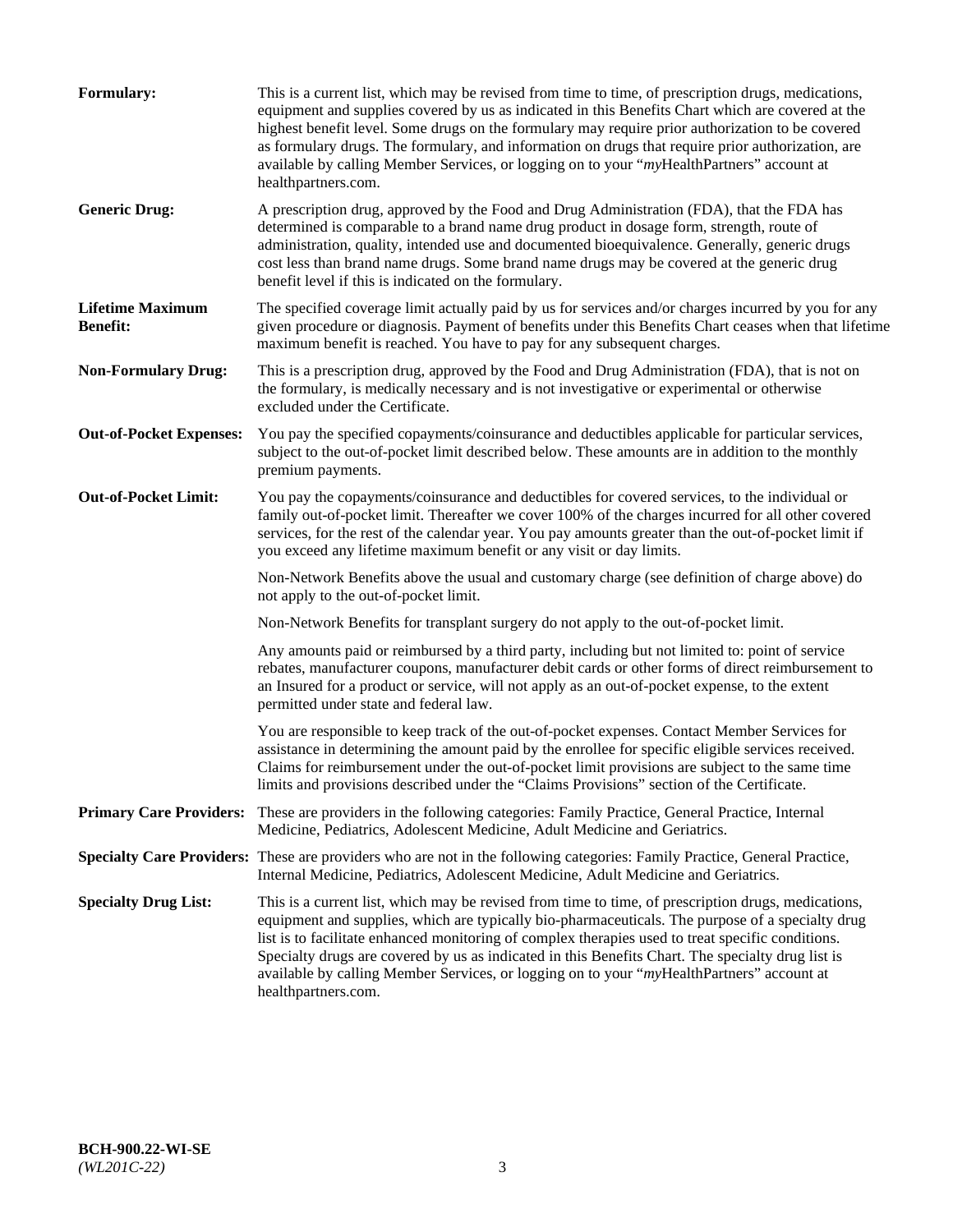## **DEDUCTIBLES AND OUT-OF-POCKET LIMITS**

#### **Individual calendar year deductible**

| <b>Network Benefits</b> | <b>Non-Network Benefits</b> |
|-------------------------|-----------------------------|
| \$1,000                 | \$10,000                    |

## **Family calendar year deductible**

| <b>Network Benefits</b> | <b>Non-Network Benefits</b> |
|-------------------------|-----------------------------|
| \$3,000                 | \$20,000                    |

Separate deductibles must be satisfied under the Network Benefits and Non-Network Benefits.

Your plan has an embedded deductible. This means once an Insured meets the individual deductible, the plan begins paying benefits for that person. If two or more members of the family meet the family deductible, the plan begins paying benefits for all members of the family, regardless of whether each Insured has met the individual deductible. However, an Insured may not contribute more than the individual deductible toward the family deductible.

Any amounts paid or reimbursed by a third party, including but not limited to: point of service rebates, manufacturer coupons, manufacturer debits cards or other forms of direct reimbursement to an Insured for a product or service, will not apply toward your deductible, to the extent permitted under state and federal law.

#### **Individual calendar year out-of-pocket limit**

| Network Benefits | <b>Non-Network Benefits</b> |
|------------------|-----------------------------|
| \$6,200          | \$30,000                    |

#### **Family calendar year out-of-pocket limit**

| <b>Network Benefits</b> | <b>Non-Network Benefits</b> |
|-------------------------|-----------------------------|
| \$12,400                | \$60,000                    |

Separate Out-of-Pocket Limits must be satisfied under Network Benefits and Non-Network Benefits.

Non-Network Benefits above the usual and customary charge will not apply to the individual or family Out-of-Pocket Limit.

Non-Network Benefits for transplant surgery do not apply to the Out-of-Pocket Limit.

Any amounts paid or reimbursed by a third party, including but not limited to: point of service rebates, manufacturer coupons, manufacturer debit cards or other forms of direct reimbursement to an Insured for a product or service, will not apply as an out-of-pocket expense, to the extent permitted under state and federal law.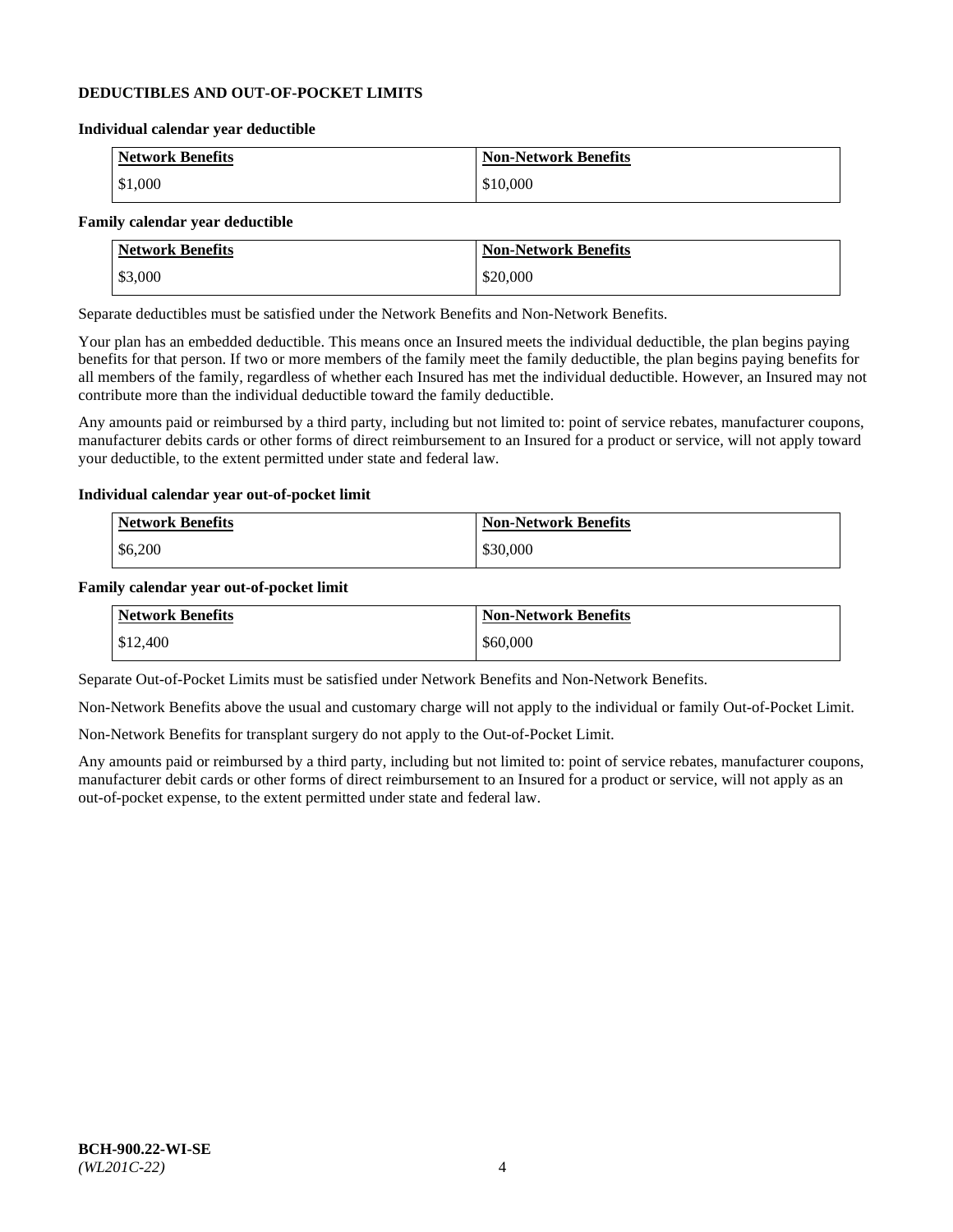# **AMBULANCE AND MEDICAL TRANSPORTATION**

## **Covered Services:**

We cover ambulance and medical transportation for medical emergencies.

We also cover medically necessary, non-emergency transportation if it meets our medical coverage criteria. Covered services and supplies are based on established medical policies, which are subject to periodic review and modification by the medical directors. These medical policies (medical coverage criteria) and applicable prior authorization requirements are available by calling Member Services, or logging on to your "*my*HealthPartners" account a[t healthpartners.com.](https://www.healthpartners.com/hp/index.html)

| <b>Network Benefits</b>      | <b>Non-Network Benefits</b> |
|------------------------------|-----------------------------|
| 70% of the charges incurred. | See Network Benefits.       |

#### **Not Covered:**

See "Services Not Covered" in the Certificate.

# **AUTISM SERVICES**

## **Covered Services:**

We cover prior authorized evidence-based intensive-level and nonintensive-level treatment of autism spectrum disorders (autism disorder, Asperger's syndrome or pervasive development disorder not otherwise specified).

Covered services are based on established medical policies, which are subject to periodic review and modification by the medical directors. These medical policies (medical coverage criteria) are available by calling Member Services, or logging on to your "*my*HealthPartners" account at [healthpartners.com.](https://www.healthpartners.com/hp/index.html)

Your network provider will coordinate the prior authorization process for any autism treatment services. You may call Member Services at 952-883-5000 or toll-free at 855-813-3888 if you have any questions or concerns regarding the authorization process.

Please call Member Services at 952-883-5000 or toll-free at 855-813-3888 to request authorization for autism treatment services from a non-network provider.

**Intensive-level services** for children diagnosed with autism spectrum disorders. Intensive-level services must begin on or after 2 years of age and end before 9 years of age. Intensive-level services, on average, are services provided for more than 20 hours of treatment per week. (The average number of hours a week is calculated over a six-month period.)

| <b>Network Benefits</b>                                                                                                                              | <b>Non-Network Benefits</b>                                              |
|------------------------------------------------------------------------------------------------------------------------------------------------------|--------------------------------------------------------------------------|
| 100% of the charges incurred, subject to a<br>copayment of \$30 per visit.<br>Deductible does not apply.<br>Limited to 240 visits per calendar year. | 50% of the charges incurred.<br>Limited to 240 visits per calendar year. |

The maximum number of visits is combined for Network Benefits and Non-Network Benefits. Visit limits are based on the minimum coverage amounts available at the time of publication. Additional visits may be available if required due to revised minimum coverage amounts being issued by the Office of the Commissioner of Insurance. See our medical coverage criteria for current visit limits.

#### **Intensive-level services lifetime maximum benefit**

| Network Benefits                                                     | <b>Non-Network Benefits</b>                                          |
|----------------------------------------------------------------------|----------------------------------------------------------------------|
| 4 years of cumulative services under this plan or any<br>other plan. | 4 years of cumulative services under this plan or any<br>other plan. |

The Lifetime Maximum Benefit is combined for Network Benefits and Non-Network Benefits.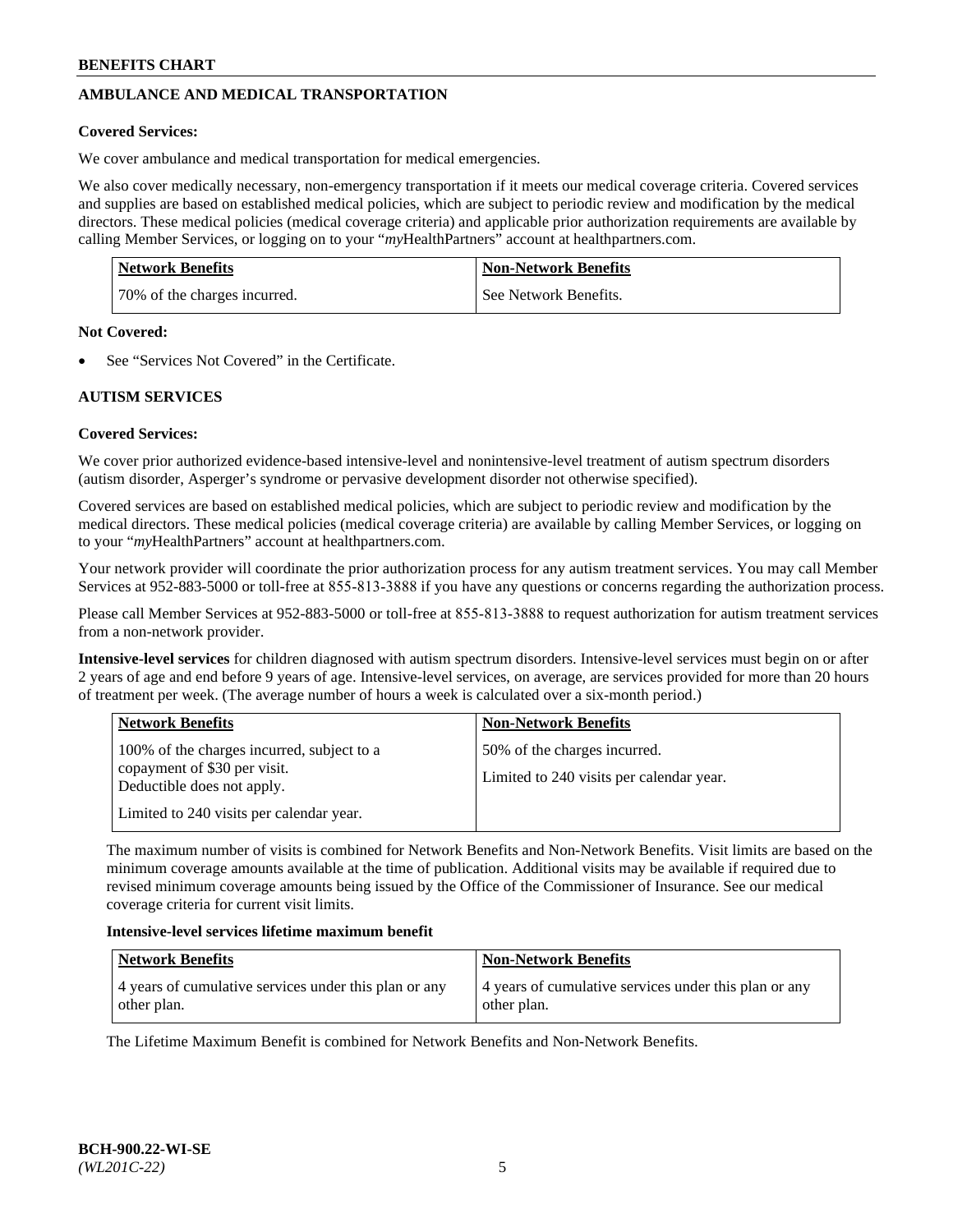**Nonintensive-level services** for Insureds diagnosed with autism spectrum disorders

| <b>Network Benefits</b>                                                                                  | <b>Non-Network Benefits</b>                                              |
|----------------------------------------------------------------------------------------------------------|--------------------------------------------------------------------------|
| 100% of the charges incurred, subject to a<br>copayment of \$30 per visit.<br>Deductible does not apply. | 50% of the charges incurred.<br>Limited to 120 visits per calendar year. |
| Limited to 120 visits per calendar year.                                                                 |                                                                          |

The maximum number of visits is combined for Network Benefits and Non-Network Benefits. Visit limits are based on the minimum coverage amounts available at the time of publication. Additional visits may be available if required due to revised minimum coverage amounts being issued by the Office of the Commissioner of Insurance. See our medical coverage criteria for current visit limits.

## **Not Covered:**

See "Services Not Covered" in the Certificate.

## **BEHAVIORAL HEALTH SERVICES**

## **Covered Services:**

Covered services are based on established medical policies, which are subject to periodic review and modification by the medical directors. These medical policies (medical coverage criteria) are available by calling Member Services, or logging on to your "*my*HealthPartners" account at [healthpartners.com.](https://www.healthpartners.com/hp/index.html)

**Transitional treatment services:** These are services for the treatment of nervous or mental disorders and substance use disorders which are provided to an Insured in a less restrictive manner than are inpatient hospital services but in a more intensive manner than are outpatient services. Transitional treatment services are services offered by a provider, and certified by the Wisconsin Department of Health Services for each of the following (except the last bulleted item):

- Mental health services for covered adults in a day treatment program.
- Mental health services for covered children in a day hospital treatment program.
- Services for persons with chronic mental illness provided through a community support program.
- Residential treatment programs for covered persons with substance use disorder.
- Substance use disorder services in a day treatment program.
- Services for persons who are experiencing a mental health crisis or who are in a situation likely to turn into a mental health crisis if support is not provided.
- Intensive outpatient programs for the treatment of psychoactive substance use disorders provided in accordance with the patient placement criteria of the American Society of Addiction Medicine.

## **Mental health services**

We cover services for mental health diagnoses as described in the Diagnostic and Statistical Manual of Mental Disorders – Fifth Edition (DSM 5) (most recent edition).

We provide coverage for mental health treatment ordered by a Wisconsin court under a valid court order that is issued on the basis of a behavioral care evaluation performed by a licensed psychiatrist or doctoral level licensed psychologist, which includes a diagnosis and an individual treatment plan for care in the most appropriate, least restrictive environment. We must be given a copy of the court order and the behavioral care evaluation, and the service must be a covered benefit under this plan, and the service must be provided by a network provider, or other provider as required by law.

**Outpatient services:** We cover medically necessary outpatient professional mental health services for evaluation, crisis intervention, and treatment of mental health disorders.

A comprehensive diagnostic assessment will be used as the basis for a determination by a mental health professional, concerning the appropriate treatment and the extent of services required.

Outpatient services we cover for a diagnosed mental health condition include the following:

- Individual, group, family and multi-family therapy.
- Medication management provided by a physician, certified nurse practitioner, or physician's assistant.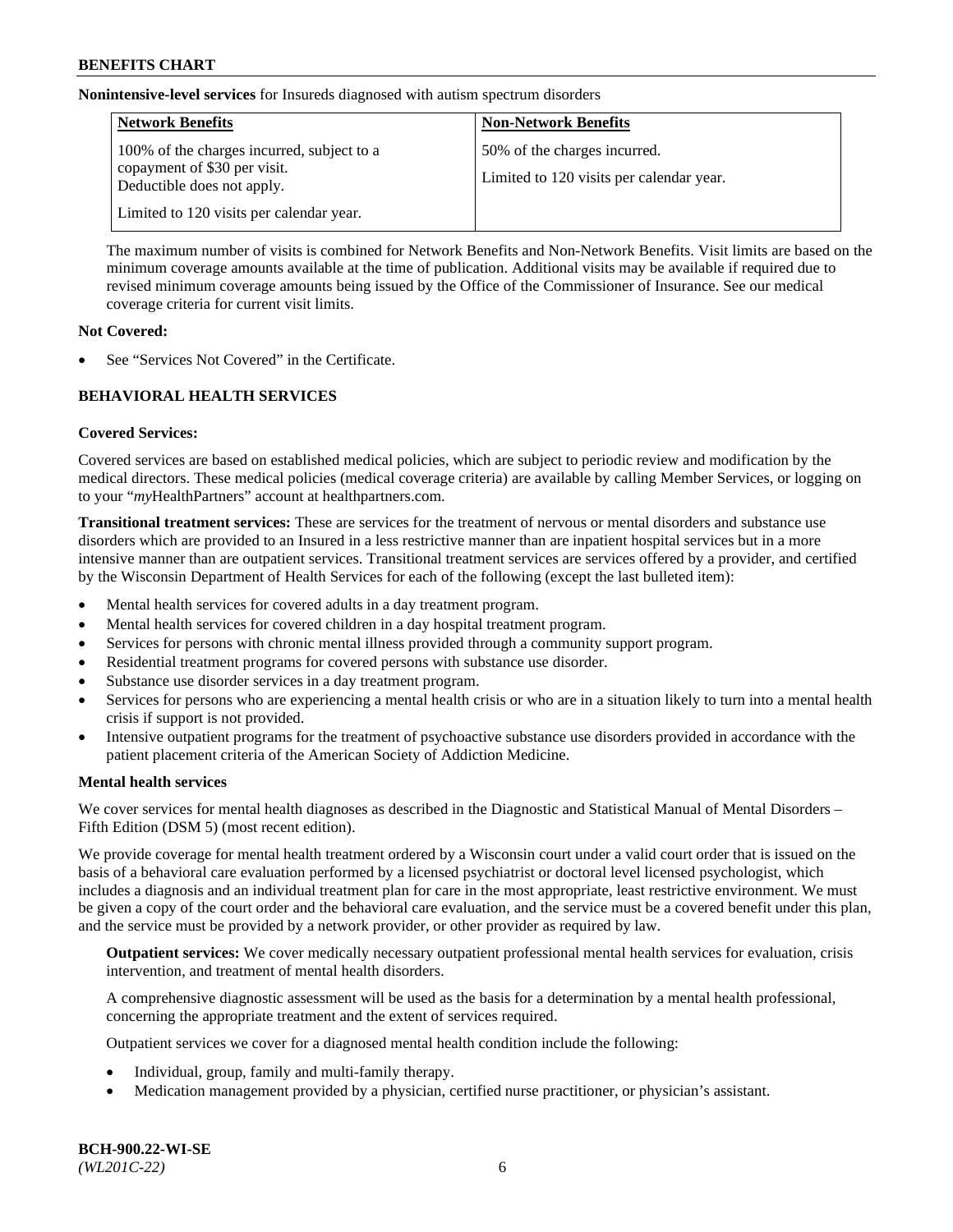- Psychological testing services for the purposes of determining the differential diagnoses and treatment planning for patients currently receiving behavioral health services.
- Partial hospitalization services in a licensed hospital or community mental health center.
- Psychotherapy and nursing services provided in the home if authorized by us.
- Treatment for gender dysphoria.

| <b>Network Benefits</b>                                                                                                                                                                                                                           | <b>Non-Network Benefits</b>  |
|---------------------------------------------------------------------------------------------------------------------------------------------------------------------------------------------------------------------------------------------------|------------------------------|
| 100% of the charges incurred, subject to a<br>copayment of \$30 per visit.<br>Deductible does not apply.<br>For family therapy, only one copayment will be<br>charged, regardless of the number of Insureds primarily<br>involved in the therapy. | 50% of the charges incurred. |

#### **Group therapy**

| Network Benefits                                                                                         | <b>Non-Network Benefits</b>  |
|----------------------------------------------------------------------------------------------------------|------------------------------|
| 100% of the charges incurred, subject to a<br>copayment of \$15 per visit.<br>Deductible does not apply. | 50% of the charges incurred. |

**Inpatient services, including mental health residential treatment services:** We cover the following:

- Medically necessary inpatient services in a hospital and professional services for treatment of mental health disorders. Medical stabilization is covered under inpatient hospital services in the "Hospital and Skilled Nursing Facility Services" section.
- Medically necessary mental health residential treatment services. This care must be authorized by us and provided by a hospital or residential behavioral health treatment facility licensed by the local state or Department of Health and Human Services. Services not covered under this benefit include halfway houses, group homes, extended care facilities, shelter services, correctional services, detention services, transitional services, group residential services, foster care services and wilderness programs.

| <b>Network Benefits</b>      | Non-Network Benefits         |
|------------------------------|------------------------------|
| 70% of the charges incurred. | 50% of the charges incurred. |

**Transitional treatment services:** We cover transitional treatment services described above for treatment of mental and nervous disorders.

| Network Benefits                                                                                         | <b>Non-Network Benefits</b>  |
|----------------------------------------------------------------------------------------------------------|------------------------------|
| 100% of the charges incurred, subject to a<br>copayment of \$30 per visit.<br>Deductible does not apply. | 50% of the charges incurred. |

#### **Substance use disorder treatment services**

We cover medically necessary services for assessments by a licensed alcohol and drug counselor and treatment of substance use disorders as defined in the latest edition of the DSM 5.

**Outpatient services:** We cover medically necessary outpatient professional services for diagnosis and treatment of substance use disorders. Substance use disorder treatment services must be provided by a program licensed by the local Department of Health Services.Outpatient services we cover for a diagnosed substance use disorder include the following: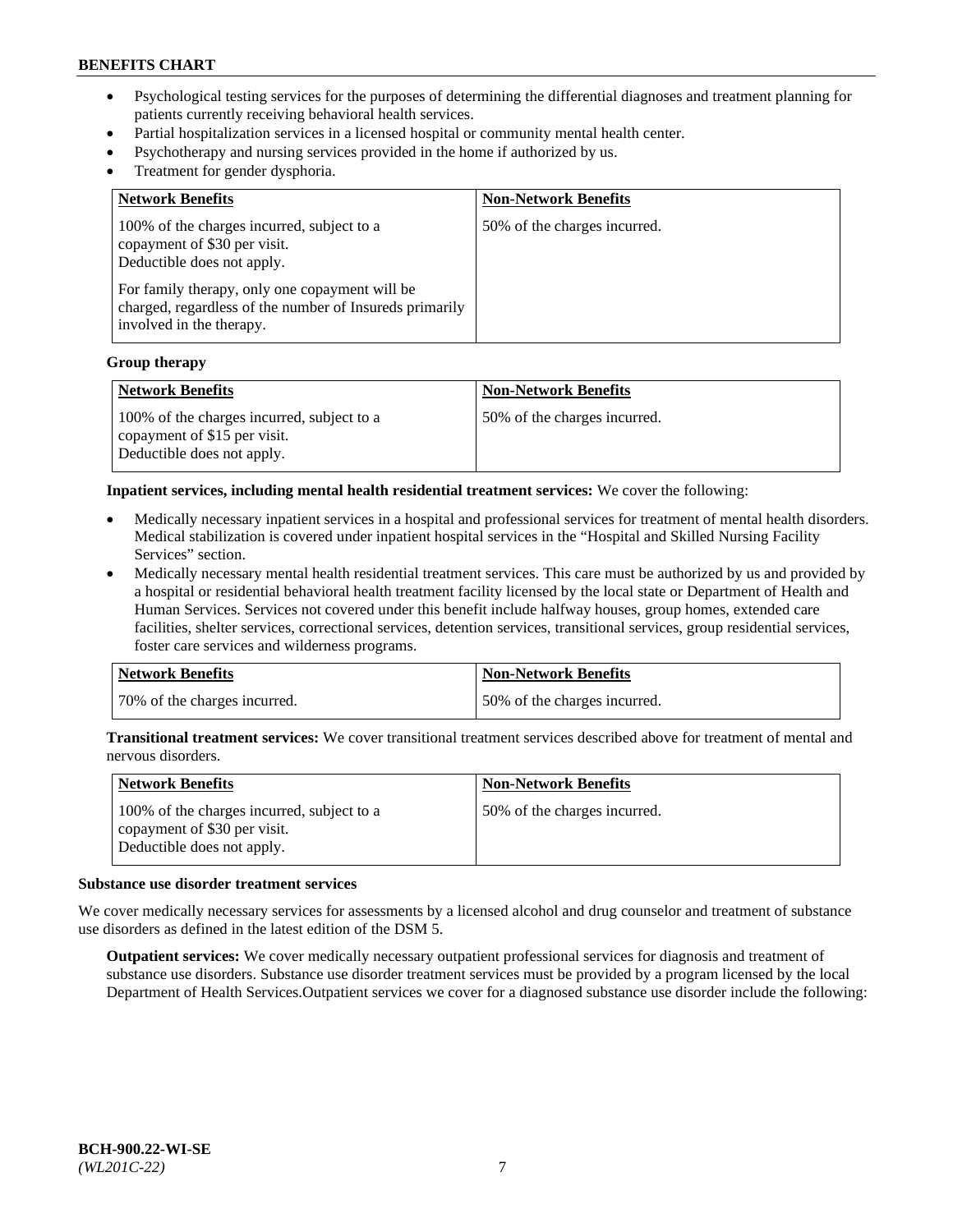- Individual, group, family, and multi-family therapy provided in an office setting.
- Opiate replacement therapy including methadone and buprenorphine treatment.

| <b>Network Benefits</b>                                                                                  | <b>Non-Network Benefits</b>  |
|----------------------------------------------------------------------------------------------------------|------------------------------|
| 100% of the charges incurred, subject to a<br>copayment of \$30 per visit.<br>Deductible does not apply. | 50% of the charges incurred. |

**Inpatient services:** We cover the following:

- Medically necessary inpatient services in a hospital or a licensed residential primary treatment center.
- Services provided in a hospital that is licensed by the local state and accredited by Medicare.
- Detoxification services in a hospital or community detoxification facility if it is licensed by the local Department of Health Services.

| Network Benefits             | Non-Network Benefits         |
|------------------------------|------------------------------|
| 70% of the charges incurred. | 50% of the charges incurred. |

**Transitional treatment services:** We cover transitional treatment services described above for treatment of substance use disorders.

| <b>Network Benefits</b>                                                                                  | <b>Non-Network Benefits</b>  |
|----------------------------------------------------------------------------------------------------------|------------------------------|
| 100% of the charges incurred, subject to a<br>copayment of \$30 per visit.<br>Deductible does not apply. | 50% of the charges incurred. |

**Out-of-area services for Wisconsin students:** If a dependent child is a student in a school located in Wisconsin, but outside of our service area, we cover mental health and substance use disorder services as required under Wisconsin Statute 609.655.

- The student may have a clinical assessment from a local, non-network mental health or substance use disorder treatment provider at the network benefit level when prior authorized by us.
- If outpatient services are recommended in the clinical assessment, five outpatient visits from a non-network provider will be covered at the network benefit level.
- Our Medical Director will determine the need for continuing treatment by the non-network provider; additional visits may be approved.
- Coverage for the outpatient services will not be provided if the recommended treatment would keep the student from attending school on a regular basis or if the student is no longer attending the school full-time.

This benefit is subject to the limitations shown in this "Behavioral Health Services" section.

| <b>Network Benefits</b>                                                                                  | <b>Non-Network Benefits</b> |
|----------------------------------------------------------------------------------------------------------|-----------------------------|
| 100% of the charges incurred, subject to a<br>copayment of \$30 per visit.<br>Deductible does not apply. | Not applicable.             |

A dependent child enrolled in a school outside of the state of Wisconsin is not eligible for this benefit.

## **Not Covered:**

See "Services Not Covered" in the Certificate.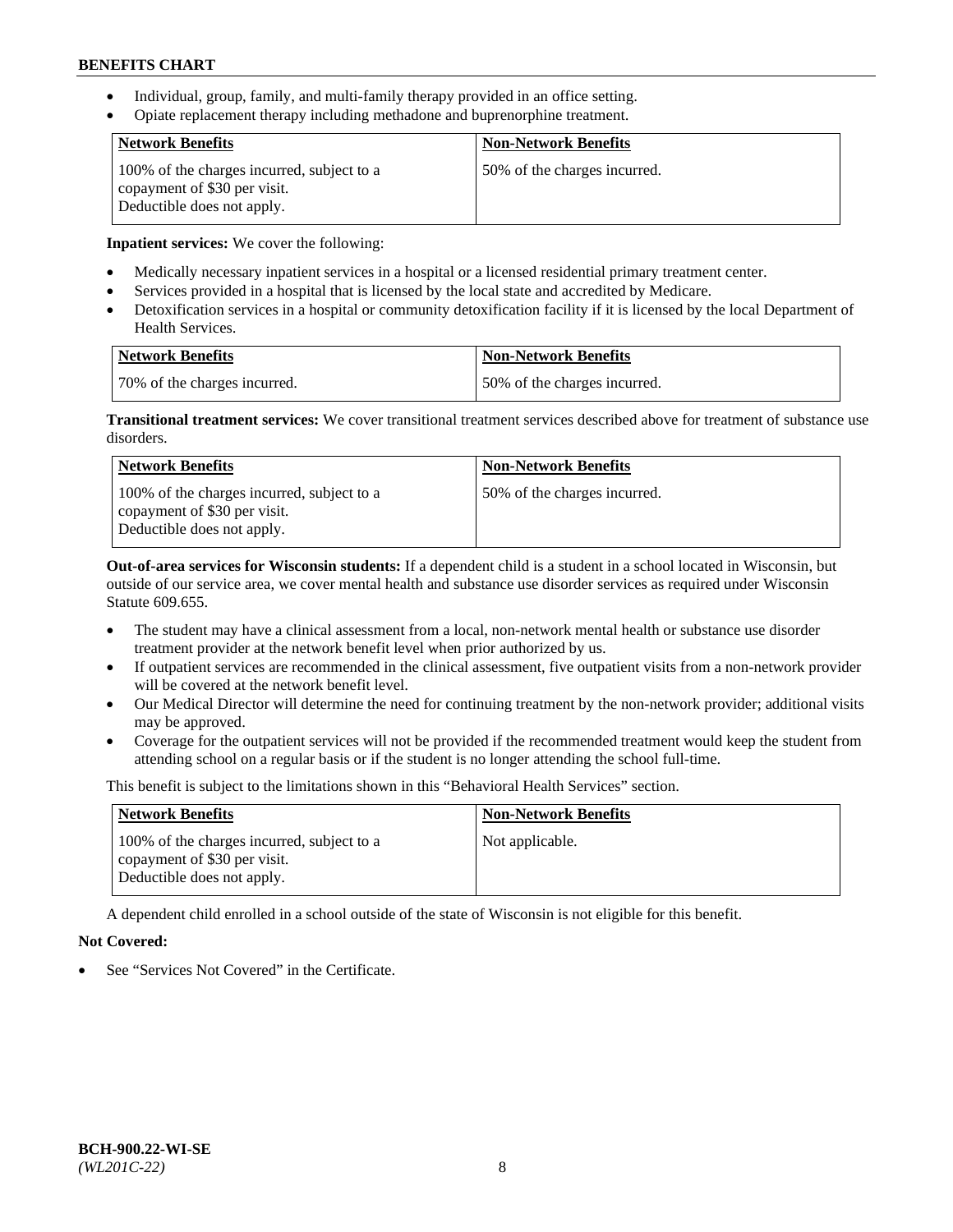# **CHIROPRACTIC SERVICES**

# **Covered Services:**

We cover chiropractic services for rehabilitative care. Chiropractic services are adjustments to any abnormal articulations of the human body, especially those of the spinal column, for the purpose of giving freedom of action to impinged nerves that may cause pain or deranged function.

Massage therapy which is performed in conjunction with other treatment/modalities by a chiropractor, is part of a prescribed treatment plan and is not billed separately is covered.

| <b>Network Benefits</b>                                                                                  | <b>Non-Network Benefits</b>  |
|----------------------------------------------------------------------------------------------------------|------------------------------|
| 100% of the charges incurred, subject to a<br>copayment of \$50 per visit.<br>Deductible does not apply. | 50% of the charges incurred. |

# **Not Covered:**

- Massage therapy for the purpose of comfort or convenience of the Insured.
- See "Services Not Covered" in the Certificate.

# **CLINICAL TRIALS**

# **Covered Services:**

We cover certain routine services if you participate in a Phase I, Phase II, Phase III or Phase IV approved clinical trial that is conducted in relation to the prevention, detection, or treatment of cancer or other life-threatening disease or condition as defined in the Affordable Care Act. Approved clinical trials include (1) federally funded trials when the study or investigation is approved or funded by any of the federal agencies defined in the Public Health Services Act, section 2709 (d) (1) (A); (2) the study or investigation is conducted under an investigational new drug application reviewed by the Food and Drug Administration; and (3) the study or investigation is a drug trial that is exempt from having such an investigational new drug application. We cover routine patient costs for services that would be eligible under the Certificate and this Benefits Chart if the service were provided outside of a clinical trial.

| Coverage level is same as corresponding<br>Coverage level is same as corresponding Network<br>Non-Network Benefits, depending on type of service<br>Benefits, depending on type of service provided such as<br>Office Visits for Illness or Injury, Inpatient or<br>provided such as Office Visits for Illness or Injury, | <b>Network Benefits</b>              | <b>Non-Network Benefits</b>                |
|---------------------------------------------------------------------------------------------------------------------------------------------------------------------------------------------------------------------------------------------------------------------------------------------------------------------------|--------------------------------------|--------------------------------------------|
|                                                                                                                                                                                                                                                                                                                           | <b>Outpatient Hospital Services.</b> | Inpatient or Outpatient Hospital Services. |

- The investigative or experimental item, device or service itself.
- Items or services that are provided solely to satisfy data collection and analysis needs and that are not used in the direct clinical management of the patient.
- A service that is clearly inconsistent with widely accepted and established standards of care for a particular diagnosis.
- See "Services Not Covered" in the Certificate.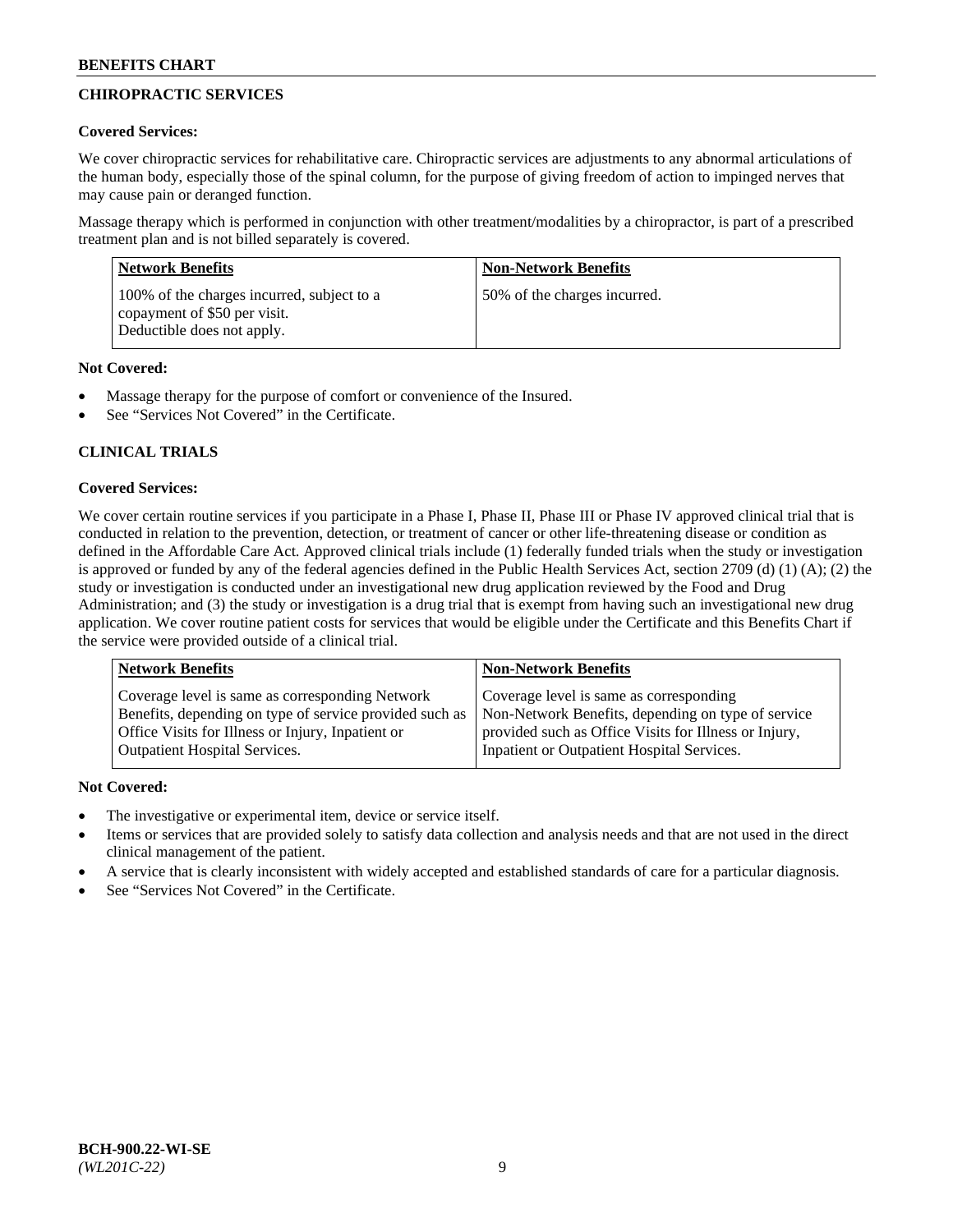# **DENTAL SERVICES**

## **Covered Services:**

We cover services as described below.

**Accidental dental services:** We cover dentally necessary services to treat and restore damage done to sound, natural, unrestored teeth as a result of an accidental injury. Coverage is for damage caused by external trauma to face and mouth only, not for cracked or broken teeth, which result from biting or chewing. We cover restorations, root canals, crowns and replacement of teeth lost that are directly related to the accident in which the Insured was involved. We cover initial exam, x-rays and palliative treatment including extractions, and other oral surgical procedures directly related to the accident. Subsequent treatment must be initiated within the specified time-frame and must be directly related to the accident. We do not cover restoration and replacement of teeth that are not "sound and natural" at the time of the accident.

Full mouth rehabilitations to correct occlusion (bite) and malocclusion (misaligned teeth not due to the accident) are not covered.

When an implant-supported dental prosthetic treatment is pursued, the accidental dental benefit will be applied to the prosthetic procedure. Benefits are limited to the amount that would be paid toward the placement of a removable dental prosthetic appliance that could be used in the absence of implant treatment. Care must be provided or pre-authorized by a HealthPartners dentist.

| Network Benefits             | <b>Non-Network Benefits</b>  |
|------------------------------|------------------------------|
| 70% of the charges incurred. | 50% of the charges incurred. |

For all accidental dental services, treatment and/or restoration must be initiated within six months of the date of the injury. Coverage is limited to the initial course of treatment and/or initial restoration. Services must be provided within 24 months of the date of injury to be covered.

## **Medical referral dental services**

**Medically necessary outpatient dental services:** We cover medically necessary outpatient dental services. Coverage is limited to dental services required for treatment of an underlying medical condition, e.g., removal of teeth to complete radiation treatment for cancer of the jaw, cysts and lesions.

| <b>Network Benefits</b>                                                                                  | <b>Non-Network Benefits</b>  |
|----------------------------------------------------------------------------------------------------------|------------------------------|
| 100% of the charges incurred, subject to a<br>copayment of \$50 per visit.<br>Deductible does not apply. | 50% of the charges incurred. |

**Medically necessary hospitalization and anesthesia for dental care:** We cover medically necessary hospitalization for dental care. This is limited to charges incurred by an Insured who: (1) is a child under age 5; (2) is severely disabled; (3) has a medical condition, and requires hospitalization or general anesthesia for dental care treatment; or (4) is a child between ages 5 and 12 and care in dental offices has been attempted unsuccessfully and usual methods of behavior modification have not been successful, or when extensive amounts of restorative care, exceeding four appointments, are required. Coverage is limited to facility and anesthesia charges. Oral surgeon/dentist professional fees are not covered. The following are examples, though not all-inclusive, of medical conditions which may require hospitalization for dental services: severe asthma, severe airway obstruction or hemophilia. Hospitalization required due to the behavior of the Insured or due to the extent of the dental procedure is not covered.

| <b>Network Benefits</b>      | <b>Non-Network Benefits</b>  |
|------------------------------|------------------------------|
| 70% of the charges incurred. | 50% of the charges incurred. |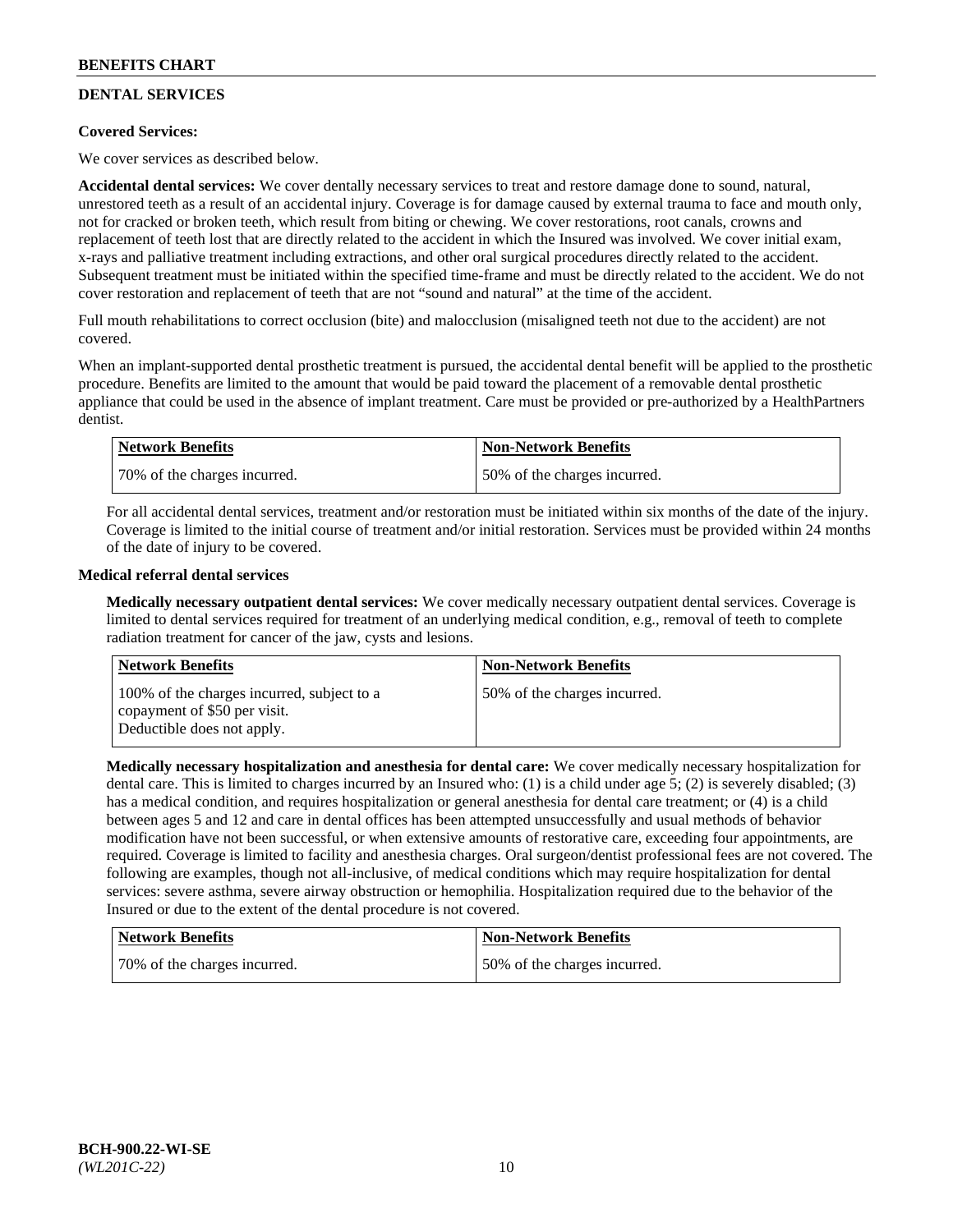**Medical complications of dental care:** We cover medical complications of dental care. Treatment must be medically necessary care and related to medical complications of non-covered dental care, including complications of the head, neck, or substructures.

| Network Benefits                                                                                         | <b>Non-Network Benefits</b>  |
|----------------------------------------------------------------------------------------------------------|------------------------------|
| 100% of the charges incurred, subject to a<br>copayment of \$50 per visit.<br>Deductible does not apply. | 50% of the charges incurred. |

**Oral surgery:** We cover oral surgery. Coverage is limited to treatment of medical conditions requiring oral surgery, such as treatment of oral neoplasm, non-dental cysts, fracture of the jaws, trauma of the mouth and jaws, and any other oral surgery procedures provided as medically necessary dental services.

| <b>Network Benefits</b>                                                                                  | <b>Non-Network Benefits</b>  |
|----------------------------------------------------------------------------------------------------------|------------------------------|
| 100% of the charges incurred, subject to a<br>copayment of \$50 per visit.<br>Deductible does not apply. | 50% of the charges incurred. |

**Treatment of cleft lip and cleft palate:** We cover treatment of cleft lip and cleft palate of a dependent child, including orthodontic treatment and oral surgery directly related to the cleft. Dental services which are not required for the treatment of cleft lip or cleft palate are not covered. If a dependent child covered under the Certificate and Benefits Chart is also covered under a dental plan which includes orthodontic services, that dental plan shall be considered primary for the necessary orthodontic services. Oral appliances are subject to the same copayment, conditions and limitations as durable medical equipment.

| <b>Network Benefits</b>                               | <b>Non-Network Benefits</b>                            |
|-------------------------------------------------------|--------------------------------------------------------|
| Coverage level is same as corresponding Network       | Coverage level is same as corresponding                |
| Benefits, depending on type of service provided, such | Non-Network Benefits, depending on type of service     |
| as Office Visits for Illness or Injury, Inpatient or  | provided, such as Office Visits for Illness or Injury, |
| Outpatient Hospital Services.                         | Inpatient or Outpatient Hospital Services.             |

**Treatment of temporomandibular disorder (TMD) and craniomandibular disorder (CMD):** We cover diagnostic procedures, surgical treatment and non-surgical treatment (including intraoral splint therapy devices) for temporomandibular disorder (TMD) and craniomandibular disorder (CMD), which is medically necessary care. Dental services which are not required to directly treat TMD or CMD are not covered.

| <b>Network Benefits</b>                                                                                  | <b>Non-Network Benefits</b>  |
|----------------------------------------------------------------------------------------------------------|------------------------------|
| 100% of the charges incurred, subject to a<br>copayment of \$50 per visit.<br>Deductible does not apply. | 50% of the charges incurred. |

- Dental treatment, procedures or services not listed in this Benefits Chart.
- Accident-related dental services if treatment is: (1) provided to teeth which are not sound and natural; (2) to teeth which have been restored; (3) initiated beyond six months from the date of the injury; (4) received beyond the initial treatment or restoration; or (5) received beyond 24 months from the date of injury.
- Oral surgery to remove wisdom teeth.
- Orthognathic treatment or procedures and all related services.
- See "Services Not Covered" in the Certificate.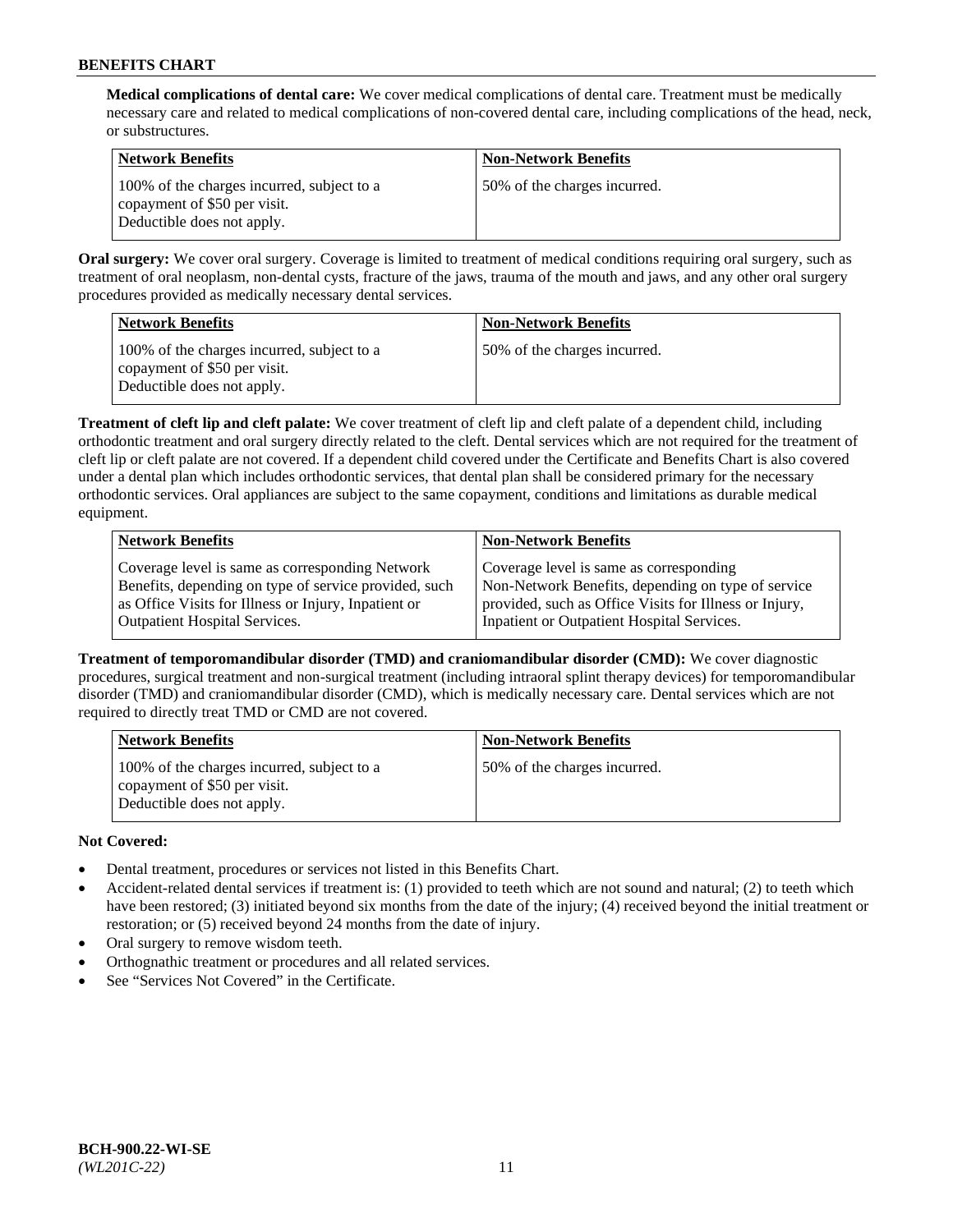# **DIABETES AND HYPERTENSION DISEASE MANAGEMENT PROGRAM**

## **Covered Services:**

If you meet criteria for coverage, you may qualify for the Diabetes and/or Hypertension Disease Management Program.

The program covers group health coaching which focuses on weight loss, exercise, behavior modification and health education through Omada Health.

| Network Benefits                                            | <b>Non-Network Benefits</b> |
|-------------------------------------------------------------|-----------------------------|
| 100% of the charges incurred.<br>Deductible does not apply. | Not applicable.             |

## **Not Covered:**

See "Services Not Covered" in the Certificate.

# **DIABETIC EQUIPMENT AND SUPPLIES**

## **Covered Services:**

We cover physician prescribed medically appropriate and necessary drugs and supplies used in the management and treatment of diabetes for Insureds with gestational, Type I or Type II diabetes including durable diabetic equipment and disposable supplies, as described below.

Certain items are only covered if your condition meets our coverage criteria and obtained through an authorized vendor. For more information on what we cover and any prior authorization requirements, call Member Services or log on to your "*my*HealthPartners" account at [healthpartners.com.](http://www.healthpartners.com/)

Insulin and medications for diabetes are covered as outpatient drugs under the "Prescription Drug Services" section.

**Pumps and pump supplies.** These include diabetic insulin pumps, diabetic infusion pumps and infusion pump supplies such as infusion sets, tubing, connectors and syringe reservoirs.

| <b>Network Benefits</b>                                                                     | <b>Non-Network Benefits</b>  |
|---------------------------------------------------------------------------------------------|------------------------------|
| Pumps received at a pharmacy:<br>70% of the charges incurred.<br>Deductible does not apply. | 50% of the charges incurred. |
| Pumps received from a non-pharmacy<br>approved vendor:<br>70% of the charges incurred.      |                              |

## **All other durable equipment and diabetic supplies**

Durable Diabetic Equipment and Supplies. These include continuous glucose monitoring system (CGMS), transmitter, sensors and receivers, diabetic blood glucose monitors and control/calibrating solutions (for checking accuracy or testing equipment and test strips).

Disposable Diabetic Supplies. These are one-time use supplies, including syringes, lancets, lancet devices, blood and urine ketone test strips, and needles.

Certain diabetic supplies and equipment must be purchased at a pharmacy.

| <b>Network Benefits</b>                                                                                              | <b>Non-Network Benefits</b>  |  |
|----------------------------------------------------------------------------------------------------------------------|------------------------------|--|
| If received through a pharmacy:<br>70% of the charges incurred.<br>Deductible does not apply.                        | 50% of the charges incurred. |  |
| If received through a non-pharmacy provider:<br>70% of the charges incurred if purchased from an<br>approved vendor. |                              |  |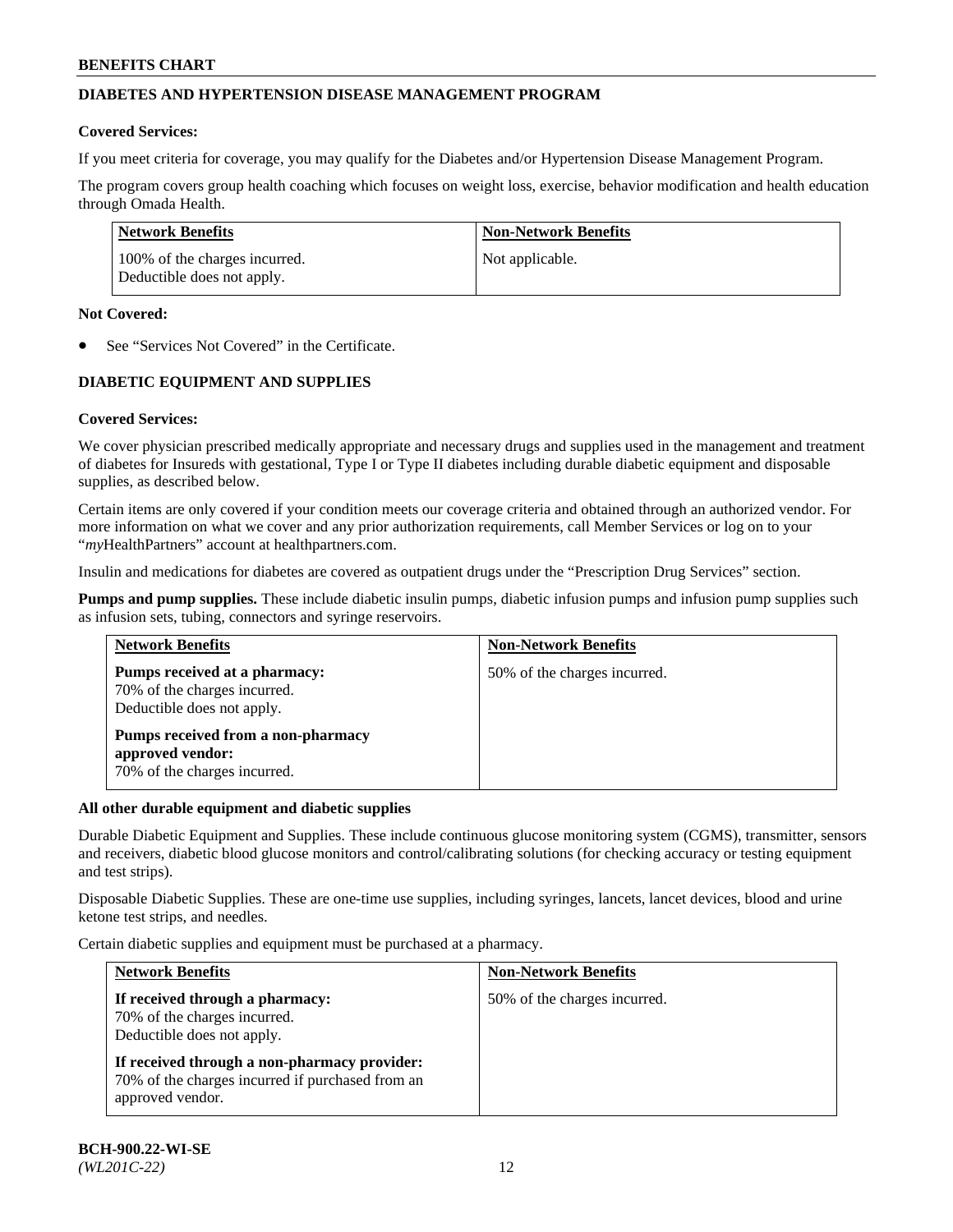## **Limitations:**

- No more than a 93-day supply of diabetic supplies are covered and dispensed at a time.
- We require that certain diabetic supplies and equipment be purchased at a pharmacy.
- Diabetic supplies and equipment are limited to certain models and brands.
- Durable medical equipment and supplies must be obtained from or repaired by approved vendors.
- Covered services and supplies are based on established medical policies which are subject to periodic review and modification by the medical directors. Our coverage policy for diabetic supplies includes information on our required models and brands. These medical policies (medical coverage criteria) are available by calling Member Services, or logging on to your "myHealthPartners" account at [healthpartners.com.](http://www.healthpartners.com/)

## **Not Covered:**

- Replacement or repair of any covered items, if the items are (i) damaged or destroyed by misuse, abuse or carelessness, (ii) lost; or (iii) stolen.
- Duplicate or similar items.
- Labor and related charges for repair of any covered items which are more than the cost of replacement by an approved vendor.
- Batteries for monitors and equipment.
- Sales tax, mailing, delivery charges, service call charges.
- See "Services Not Covered" in the Certificate.

## **DIAGNOSTIC IMAGING SERVICES**

## **Covered Services:**

We cover diagnostic imaging, when ordered by a provider and provided in a clinic or outpatient hospital facility.

For Network Benefits, non-emergent, scheduled outpatient Magnetic Resonance Imaging (MRI) and Computed Tomography (CT) must be provided at a designated facility. Your physician or facility will obtain or verify prior authorization for these services, as needed.

We cover services provided in a clinic or outpatient hospital facility. To see the benefit level for inpatient hospital or skilled nursing facility services, see benefits under "Inpatient Hospital and Skilled Nursing Facility Services".

## **Outpatient magnetic resonance imaging (MRI) and computed tomography (CT)**

| <b>Network Benefits</b>      | <b>Non-Network Benefits</b>  |
|------------------------------|------------------------------|
| 70% of the charges incurred. | 50% of the charges incurred. |

#### **All other outpatient diagnostic imaging services**

#### **Services for illness or injury**

| <b>Network Benefits</b>      | Non-Network Benefits         |
|------------------------------|------------------------------|
| 70% of the charges incurred. | 50% of the charges incurred. |

#### **Preventive services (MRI/CT procedures are not considered preventive)**

Diagnostic imaging services associated with preventive services are covered at the benefit level shown in the "Preventive Services" section of this Benefits Chart.

## **Not Covered:**

See "Services Not Covered" in the Certificate.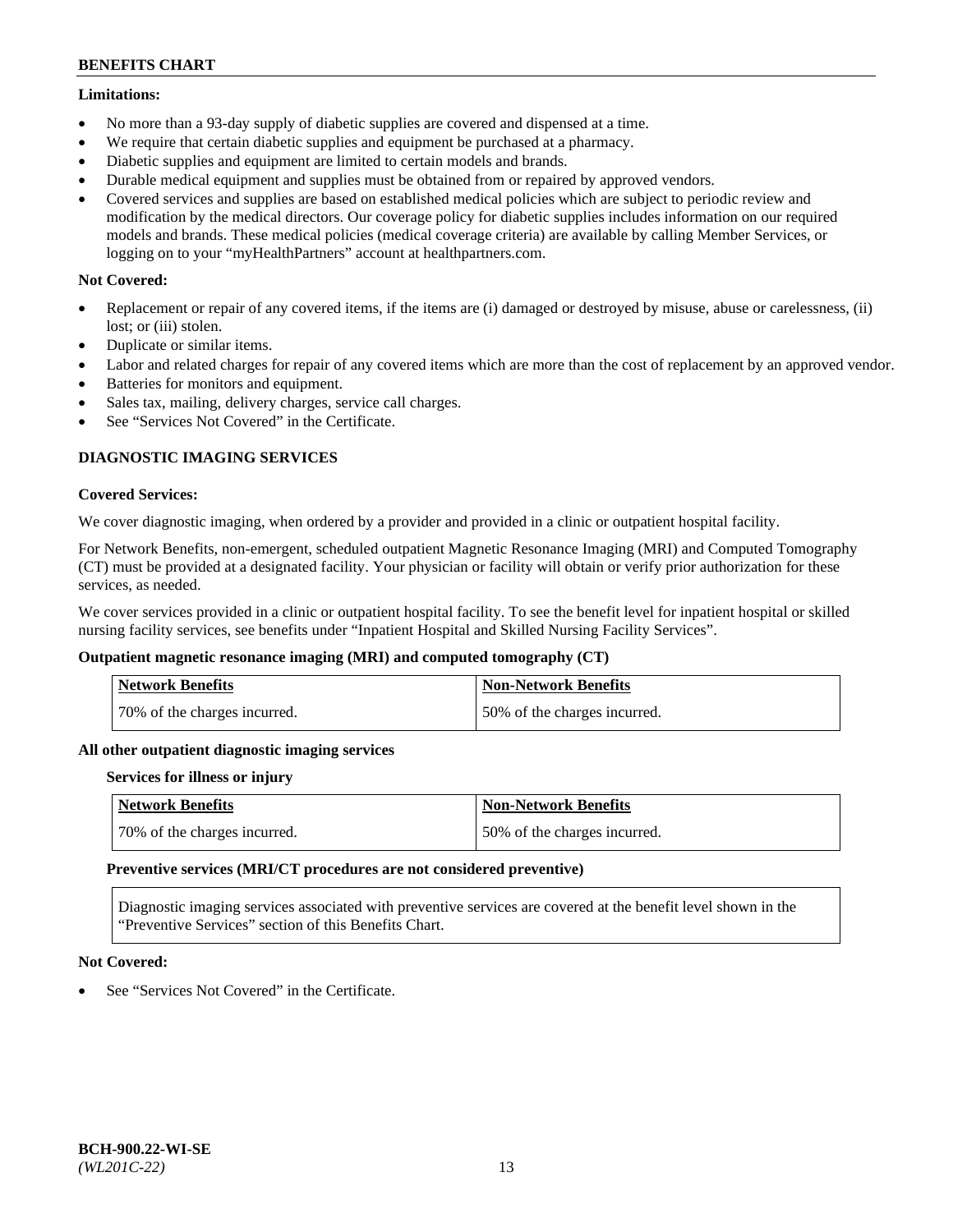# **DURABLE MEDICAL EQUIPMENT, PROSTHETICS, ORTHOTICS AND SUPPLIES**

## **Covered Services:**

We cover equipment and services, as described below.

We cover durable medical equipment and services, prosthetics, orthotics and supplies, subject to the limitations below, including certain disposable supplies and enteral feedings.

We cover external hearing aids, cochlear implants, and related treatment prescribed by a physician or by a licensed audiologist for Insureds under 18 years of age who have hearing loss.

We also cover basic hearing aids for Insureds age 18 or older for the correction of a hearing impairment.

Osseointegrated or bone-anchored hearing aids are only covered for Insureds who have hearing loss that is not correctable by any other procedure.

Hearing aids are limited to one basic, standard hearing aid for each ear every three years.

A basic hearing aid is defined as a hearing device that consists of a microphone, amplifier, volume control, battery and receiver, which is up to date using the latest technology. It does not include upgrades above and beyond the functionality of a basic hearing aid, including, but not limited to, hearing improvements for group settings, background noise, Bluetooth/remote control functionality, or extended warranties. Charges for upgrades above the cost of a basic, standard hearing aid are not covered.

Diabetic equipment and supplies are covered under the "Diabetic Equipment and Supplies" section.

## **Special dietary treatment for phenylketonuria (PKU) if it meets our medical coverage criteria**

| <b>Network Benefits</b>                                    | <b>Non-Network Benefits</b>  |
|------------------------------------------------------------|------------------------------|
| 70% of the charges incurred.<br>Deductible does not apply. | 50% of the charges incurred. |

## **Oral amino acid based elemental formula if it meets our medical coverage criteria**

| Network Benefits             | <b>Non-Network Benefits</b>  |
|------------------------------|------------------------------|
| 70% of the charges incurred. | 50% of the charges incurred. |

#### **All other durable medical equipment, prosthetics, orthotics and supplies**

| <b>Network Benefits</b>      | <b>Non-Network Benefits</b>  |
|------------------------------|------------------------------|
| 70% of the charges incurred. | 50% of the charges incurred. |

## **Limitations:**

Coverage of durable medical equipment is limited by the following:

- Payment will not exceed the cost of an alternate piece of equipment or service that is effective and medically necessary.
- For prosthetic benefits, other than oral appliances for cleft lip and cleft palate, payment will not exceed the cost of an alternate piece of equipment or service that is effective, medically necessary and enables Insureds to conduct standard activities of daily living.
- We reserve the right to determine if an item will be approved for rental vs. purchase.
- Durable medical equipment and supplies must be obtained from or repaired by approved vendors.
- Covered services and supplies are based on established medical policies which are subject to periodic review and modification by the medical or dental directors. Our medical policy for diabetic supplies includes information on our required models and brands. These medical policies (medical coverage criteria) are available by calling Member Services, or logging on to your "*my*HealthPartners" account a[t healthpartners.com.](http://www.healthpartners.com/)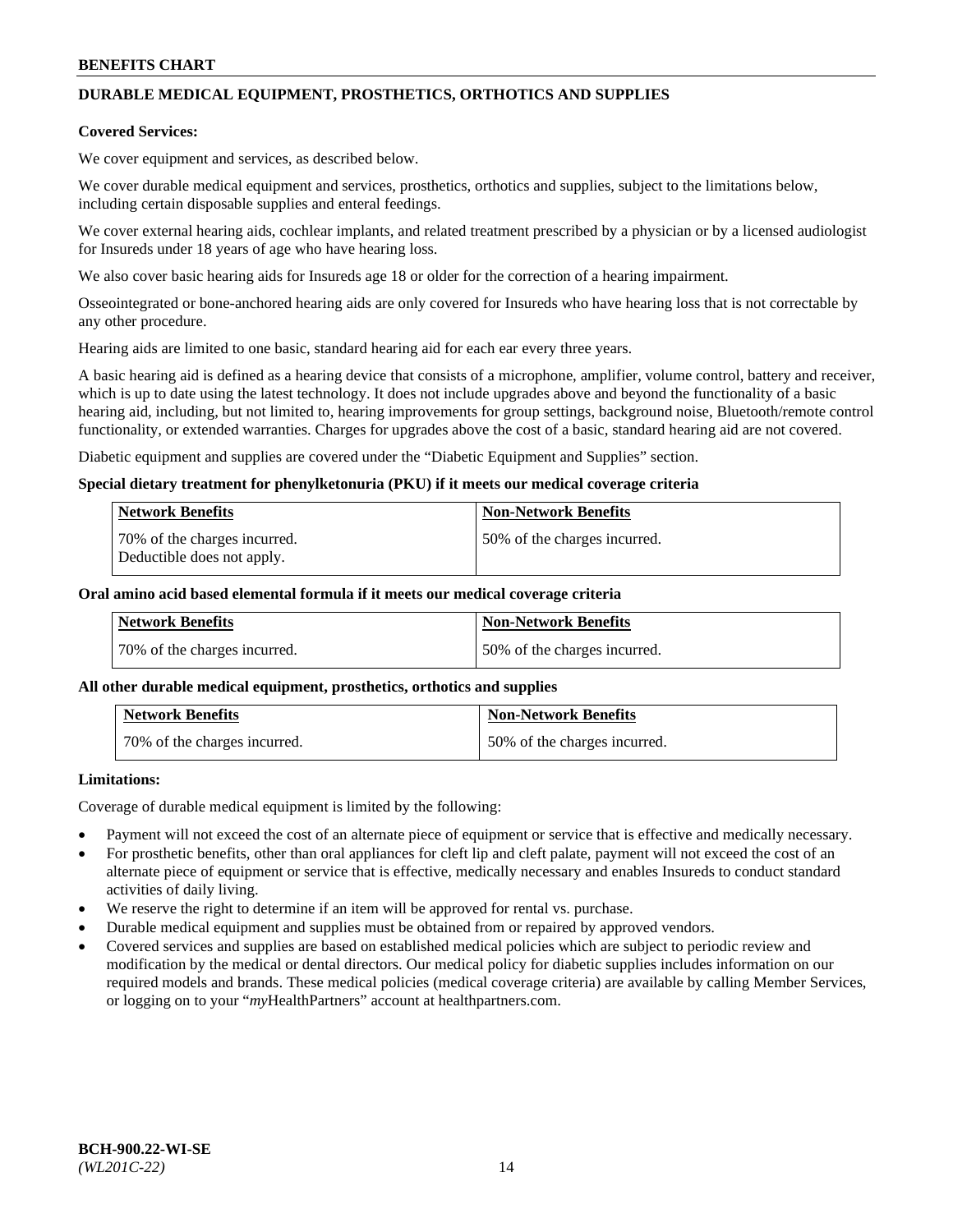# **Not Covered:**

Items which are not eligible for coverage include, but are not limited to:

- Replacement or repair of any covered items, if the items are (i) damaged or destroyed by misuse, abuse or carelessness, (ii) lost; or (iii) stolen.
- Duplicate or similar items.
- Labor and related charges for repair of any covered items which are more than the cost of replacement by an approved vendor.
- Sales tax, mailing, delivery charges, service call charges.
- Items which are primarily educational in nature or for hygiene, vocation, comfort, convenience or recreation.
- Communication aids or devices: equipment to create, replace or augment communication abilities including, but not limited to, speech processors, receivers, communication boards, or computer or electronic assisted communication.
- Implantable and osseointegrated or bone-anchored hearing aids and their fitting, except as specifically described in this Benefits Chart. This exclusion does not apply to cochlear implants.
- Eyeglasses, contact lenses and their fitting, measurement and adjustment, except as specifically described in this Benefits Chart.
- Hair prostheses (wigs).
- Household equipment which primarily has customary uses other than medical, such as, but not limited to, exercise cycles, air purifiers, central or unit air conditioners, water purifiers, non-allergenic pillows, mattresses or waterbeds.
- Household fixtures including, but not limited to, escalators or elevators, ramps, swimming pools and saunas.
- Modifications to the structure of the home including, but not limited to, wiring, plumbing or charges for installation of equipment.
- Vehicle, car or van modifications including, but not limited to, hand brakes, hydraulic lifts and car carrier.
- Rental equipment while owned equipment is being repaired by non-contracted vendors, beyond one month rental of medically necessary equipment.
- Other equipment and supplies, including but not limited to assistive devices, that we determine are not eligible for coverage.
- See "Services Not Covered" in the Certificate.

# **EMERGENCY AND URGENTLY NEEDED CARE SERVICES**

### **Covered Services:**

We cover services for emergency care and urgently needed care if the services are otherwise eligible for coverage under the Certificate.

**Urgently needed care.** These are services to treat an unforeseen illness or injury that:

- are required in order to prevent a serious deterioration in your health; and
- cannot be delayed until the next available clinic or office hours.

| <b>Network Benefits</b>                                                                                  | <b>Non-Network Benefits</b> |
|----------------------------------------------------------------------------------------------------------|-----------------------------|
| 100% of the charges incurred, subject to a<br>copayment of \$50 per visit.<br>Deductible does not apply. | See Network Benefits.       |

**Emergency care.** These are services to treat:

- the sudden, unexpected onset of illness or injury which, if left untreated or unattended until the next available clinic or office hours, would result in hospitalization; or
- a condition requiring professional health services immediately necessary to preserve life or stabilize health.

Emergency care includes emergency services as defined in Division BB, Title I, Section 102 of the Consolidated Appropriations Act of 2021.

When reviewing claims for coverage of emergency services, our medical director will take into consideration a reasonable layperson's belief that the circumstances required immediate medical care that could not wait until the next working day or next available clinic appointment.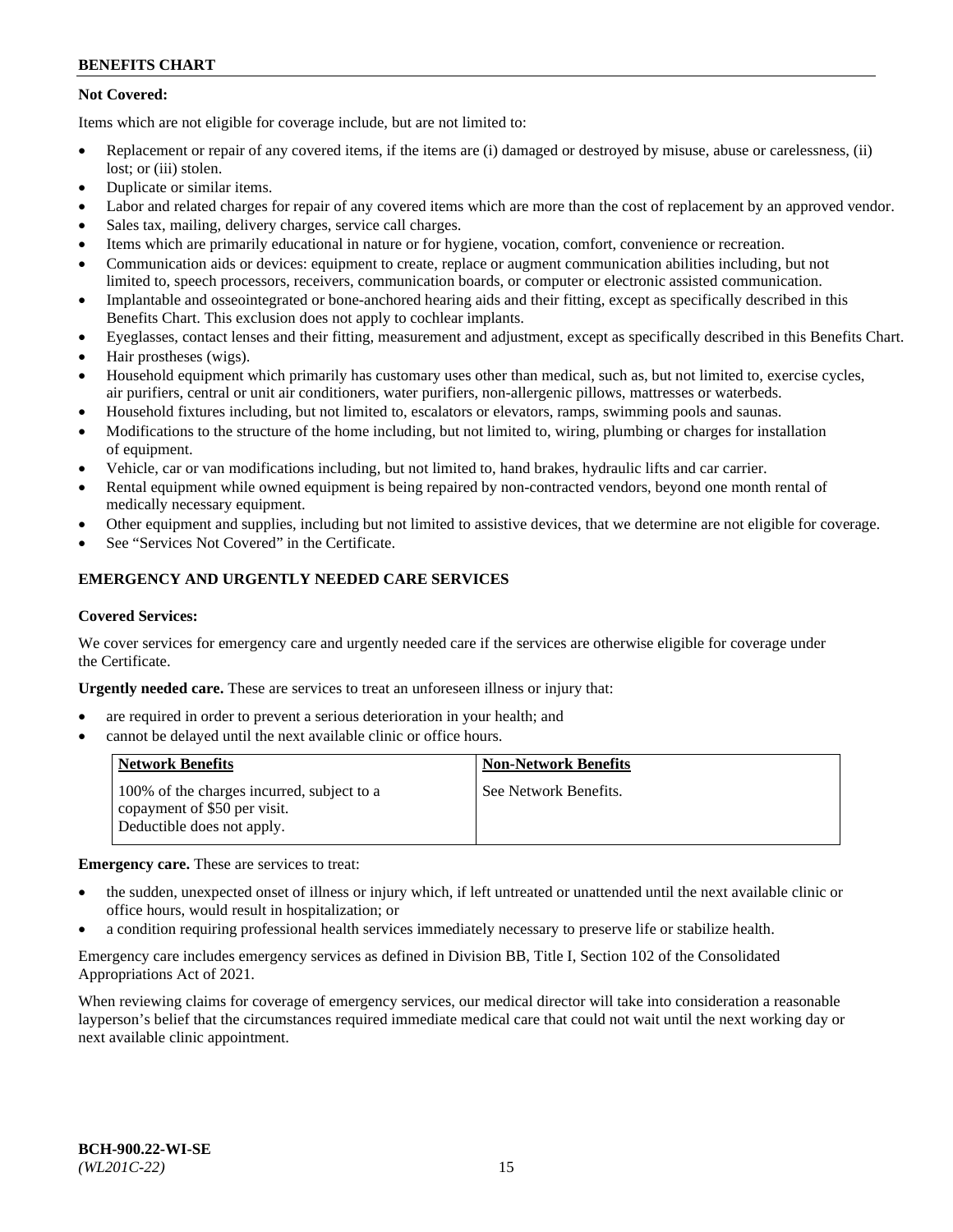## **Emergency care in a hospital emergency room, including professional services of a physician**

| <b>Network Benefits</b>      | <b>Non-Network Benefits</b> |
|------------------------------|-----------------------------|
| 70% of the charges incurred. | See Network Benefits.       |

## **Inpatient emergency care in a hospital**

| <b>Network Benefits</b>      | <b>Non-Network Benefits</b> |
|------------------------------|-----------------------------|
| 70% of the charges incurred. | See Network Benefits.       |

## **Not Covered:**

• See "Services Not Covered" in the Certificate.

# **GENE THERAPY**

## **Covered Services:**

We cover gene therapy treatment if it meets our medical coverage criteria.

| <b>Network Benefits</b>                                                                                                                                                                                 | <b>Non-Network Benefits</b> |
|---------------------------------------------------------------------------------------------------------------------------------------------------------------------------------------------------------|-----------------------------|
| Coverage level is same as corresponding Network<br>Benefits, depending on type of service provided such as<br>Office Visits for Illness or Injury, Inpatient or<br><b>Outpatient Hospital Services.</b> | No coverage.                |

## **Limitations:**

- Gene therapy must be provided by a designated provider.
- Specific types of gene therapy are limited to therapies and conditions specified in our medical coverage criteria.

## **Not Covered:**

• See "Services Not Covered" in the Certificate.

# **HEALTH EDUCATION**

## **Covered Services:**

We cover education for preventive services and education for the management of chronic health problems (such as diabetes).

| <b>Network Benefits</b>                                     | <b>Non-Network Benefits</b>  |
|-------------------------------------------------------------|------------------------------|
| 100% of the charges incurred.<br>Deductible does not apply. | 50% of the charges incurred. |

#### **Not Covered:**

• See "Services Not Covered" in the Certificate.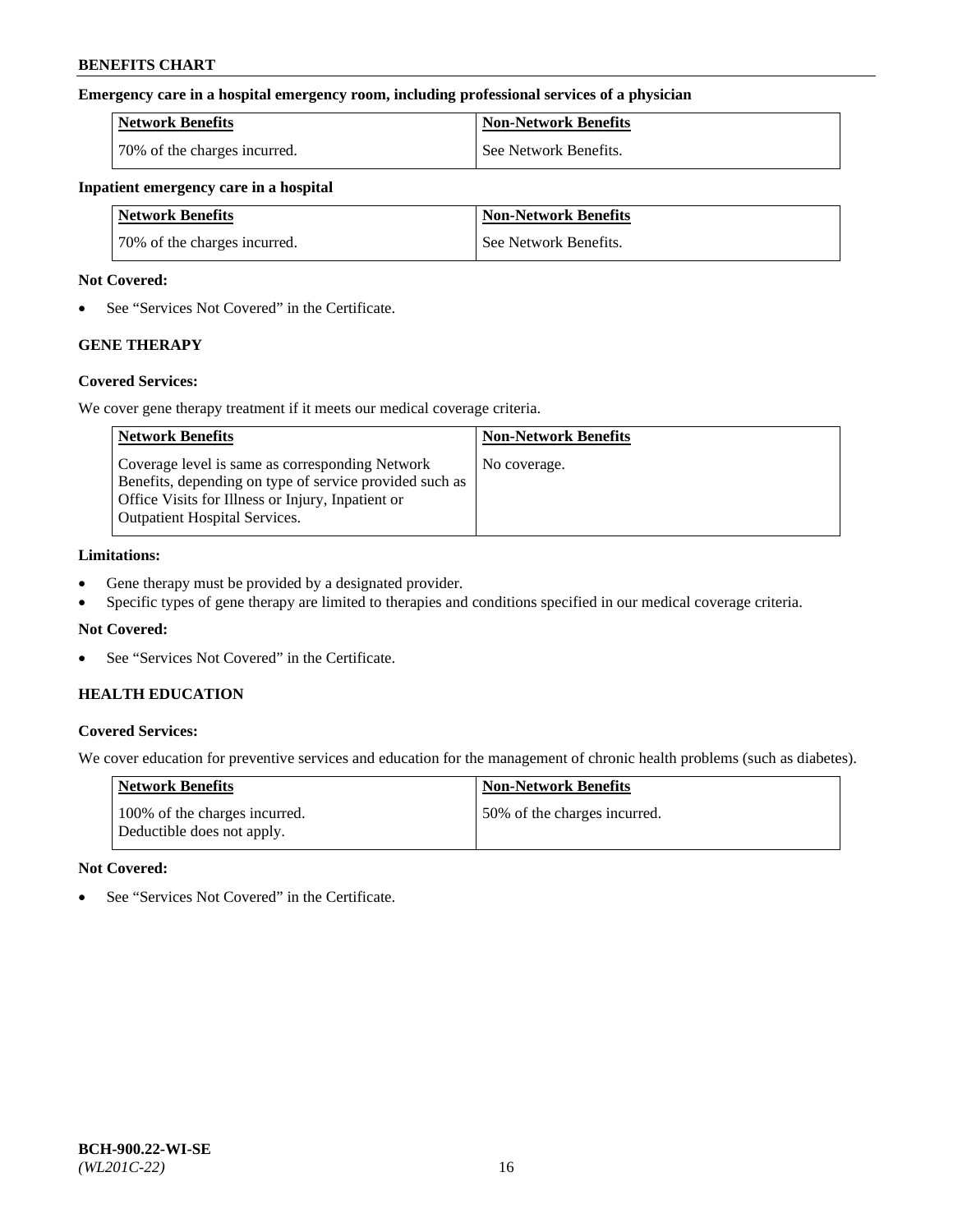# **HOME-BASED COMPREHENSIVE HEALTH RISK ASSESSMENT**

## **Covered Services:**

If you meet our criteria for coverage, you may qualify for our home-based comprehensive health risk assessment program. The program covers a health assessment with a designated nurse practitioner.

| <b>Network Benefits</b>                                     | <b>Non-Network Benefits</b> |
|-------------------------------------------------------------|-----------------------------|
| 100% of the charges incurred.<br>Deductible does not apply. | No coverage.                |

## **Not Covered:**

See "Services Not Covered" in the Certificate.

# **HOME HEALTH SERVICES**

## **Covered Services:**

We cover skilled nursing services, physical therapy, occupational therapy, speech therapy, respiratory therapy and other therapeutic services, non-routine prenatal and postnatal services, routine postnatal well child visits as described in our medical coverage criteria, phototherapy services for newborns, home health aide services and other eligible home health services when provided in your home, if you are homebound (i.e., unable to leave home without considerable effort due to a medical condition). Lack of transportation does not constitute homebound status. For phototherapy services for newborns and high risk prenatal services, supplies and equipment are included.

We cover total parenteral nutrition/intravenous ("TPN/IV") therapy, equipment, supplies and drugs in connection with IV therapy. IV line care kits are covered under Durable Medical Equipment.

We cover palliative care benefits. Palliative care includes symptom management, education and establishing goals of care. We waive the requirement that you be homebound for a limited number of home visits for palliative care (as shown in this Benefits Chart), if you have a life-threatening, non-curable condition which has a prognosis of survival of two years or less. Additional palliative care visits are eligible under the home health services benefit if you are homebound and meet all other requirements defined in this section.

You do not need to be homebound to receive total parenteral nutrition/intravenous ("TPN/IV") therapy.

Home health services are eligible and covered only when:

- medically necessary; and
- provided as rehabilitative care, terminal care or maternity care; and
- ordered by a physician, and included in the written home care plan.

## **Physical therapy, occupational therapy, speech therapy, respiratory therapy, home health aide services and palliative care**

#### **Primary Care Providers**

| <b>Network Benefits</b>                                                                                  | <b>Non-Network Benefits</b>   |
|----------------------------------------------------------------------------------------------------------|-------------------------------|
| 100% of the charges incurred, subject to a<br>copayment of \$30 per visit.<br>Deductible does not apply. | 150% of the charges incurred. |

#### **Specialty Care Providers**

| <b>Network Benefits</b>                                                                                  | <b>Non-Network Benefits</b>  |
|----------------------------------------------------------------------------------------------------------|------------------------------|
| 100% of the charges incurred, subject to a<br>copayment of \$50 per visit.<br>Deductible does not apply. | 50% of the charges incurred. |

If more than one home health visit occurs in a day, a separate copayment applies to each. For example, if an occupational therapist and a physical therapist visit an Insured in the same day, a separate copayment will be charged for each visit.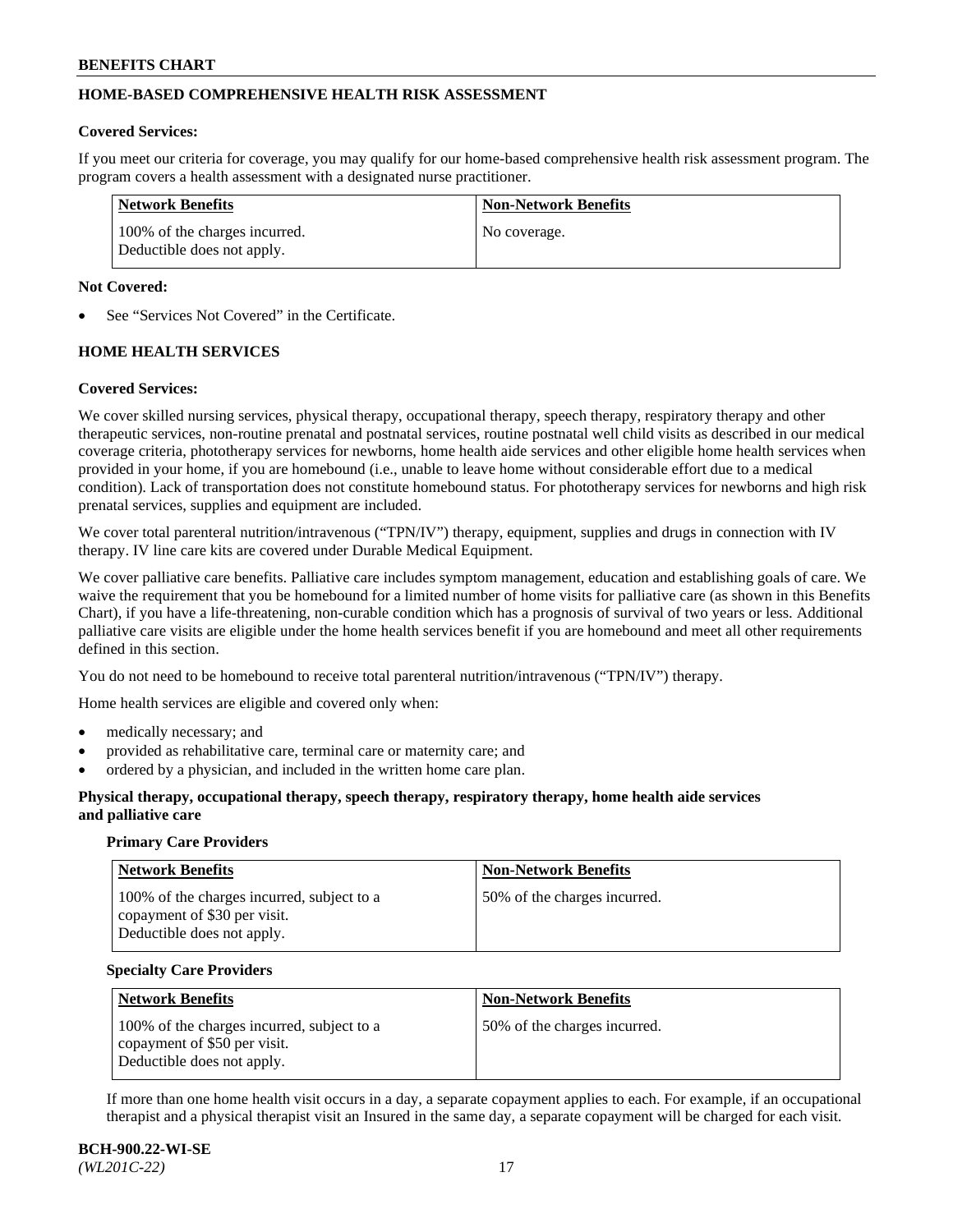## **TPN/IV therapy, skilled nursing services, non-routine prenatal/postnatal services, and phototherapy**

| Network Benefits                                            | <b>Non-Network Benefits</b>  |
|-------------------------------------------------------------|------------------------------|
| 100% of the charges incurred.<br>Deductible does not apply. | 50% of the charges incurred. |

Each 24-hour visit (or shifts up to 24-hour visits) equals one visit and counts toward the Maximum visits for all other services shown below. Any visit that lasts less than 24 hours regardless of the length of the visit, will count as one visit toward the Maximum visits for all other services shown below. All visits must be medically necessary and benefit eligible.

## **Routine postnatal well child visit**

| Network Benefits                                            | <b>Non-Network Benefits</b>  |
|-------------------------------------------------------------|------------------------------|
| 100% of the charges incurred.<br>Deductible does not apply. | 50% of the charges incurred. |

## **Maximum visits for palliative care**

If you are eligible to receive palliative care in the home and you are not homebound, there is a maximum of 12 visits per calendar year.

## **Maximum visits for all services other than palliative care**

| Network Benefits               | <b>Non-Network Benefits</b>  |
|--------------------------------|------------------------------|
| 1.60 visits per calendar year. | 30 visits per calendar year. |

Each visit provided under the Network Benefits and Non-Network Benefits counts toward the maximums shown under both Maximum visits sections. The routine postnatal well child visits do not count toward the visit limit.

## **Limitations:**

- Home health services are not provided as a substitute for a primary caregiver in the home or as relief (respite) for a primary caregiver in the home. We will not reimburse family members or residents in your home for the above services.
- A service shall not be considered a skilled nursing service merely because it is performed by, or under the direct supervision of, a licensed nurse. Where a service (such as tracheotomy suctioning or ventilator monitoring) or like services, can be safely and effectively performed by a non-medical person (or self-administered), without the direct supervision of a licensed nurse, the service shall not be regarded as a skilled nursing service, whether or not a skilled nurse actually provides the service. The unavailability of a competent person to provide a non-skilled service shall not make it a skilled service when a skilled nurse provides it. Only the skilled nursing component of so-called "blended" services (i.e. services which include skilled and non-skilled components) are covered under this Benefits Chart.

- Financial or legal counseling services.
- Housekeeping or meal services in your home.
- Private duty nursing services.
- Services provided by a family member or enrollee, or a resident in the enrollee's home.
- Vocational rehabilitation and recreational or educational therapy. Recreation therapy is therapy provided solely for the purpose of recreation, including, but not limited to: (a) requests for physical therapy or occupational therapy to improve athletic ability, and (b) braces or guards to prevent sports injuries.
- See "Services Not Covered" in the Certificate.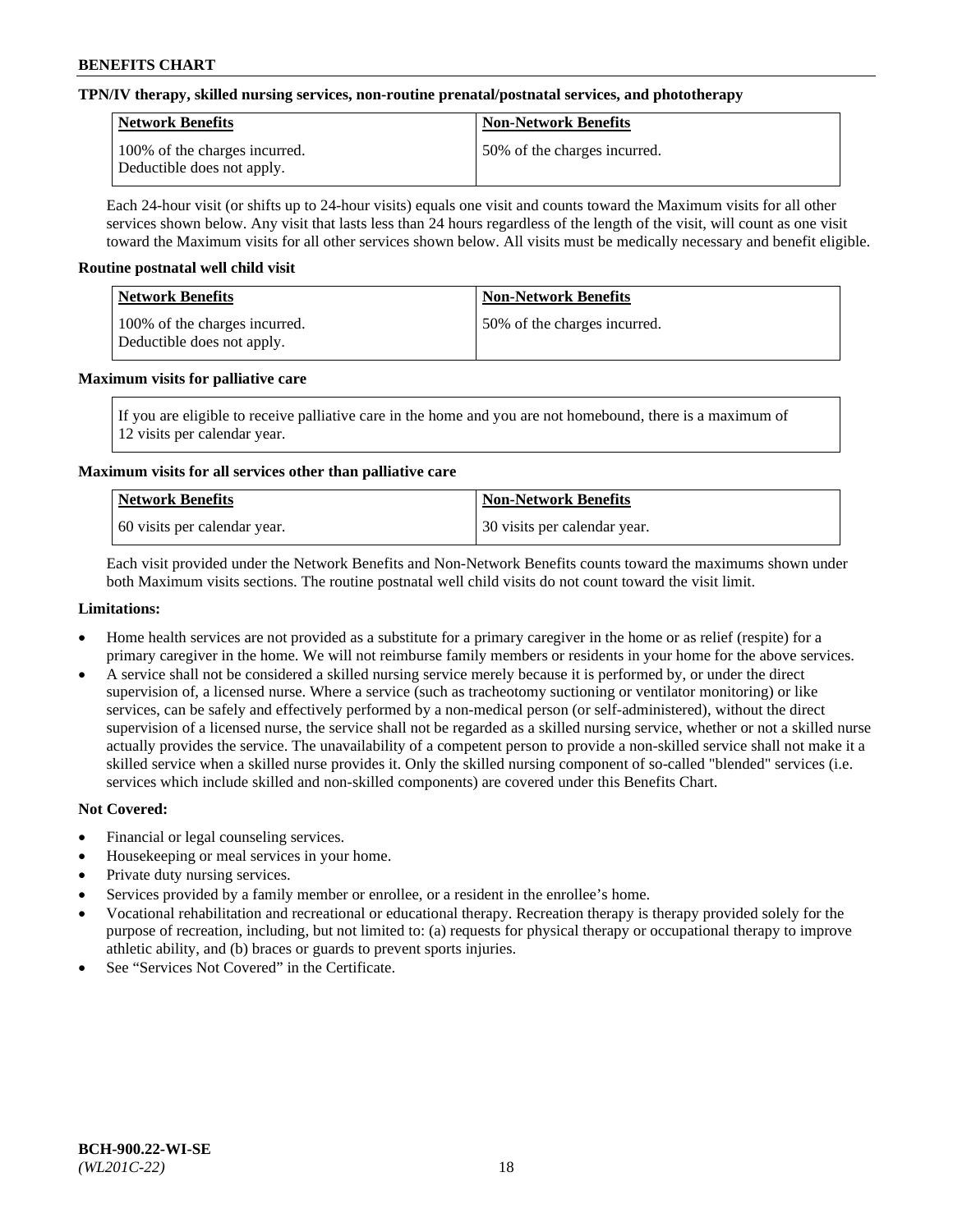# **HOME HOSPICE SERVICES**

## **Applicable Definitions:**

**Part-time.** This is up to two hours of service per day, more than two hours is considered continuous care.

**Continuous Care.** This is from two to twelve hours of service per day provided by a registered nurse, licensed practical nurse, or home health aide, during a period of crisis in order to maintain a terminally ill patient at home.

**Appropriate Facility.** This is a nursing home, hospice residence, or other inpatient facility.

**Custodial Care Related to Hospice Services.** This means providing assistance in the activities of daily living and the care needed by a terminally ill patient which can be provided by primary caregiver (i.e., family member or friend) who is responsible for the patient's home care.

## **Covered Services:**

**Home hospice program.** We cover the services described below if you are terminally ill and accepted as a home hospice program participant. You must meet the eligibility requirements of the program, and elect to receive services through the home hospice program. The services will be provided in your home, with inpatient care available when medically necessary as described below. If you elect to receive hospice services, you do so in lieu of curative treatment for your terminal illness for the period you are enrolled in the home hospice program.

**Eligibility:** In order to be eligible to be enrolled in the home hospice program, you must: (1) be a terminally ill patient (prognosis of six months or less); (2) have chosen a palliative treatment focus (i.e., emphasizing comfort and supportive services rather than treatment attempting to cure the disease or condition); and (3) continue to meet the terminally ill prognosis as reviewed by our medical director or his or her designee over the course of care. You may withdraw from the home hospice program at any time.

**Eligible services:** Hospice services include the following services provided in accordance with an approved hospice treatment plan.

- Home health services:
	- o Part-time care provided in your home by an interdisciplinary hospice team (which may include a physician, nurse, social worker, and spiritual counselor) and medically necessary home health services are covered.
	- o One or more periods of continuous care in your home or in a setting which provides day care for pain or symptom management, when medically necessary, will be covered.
	- Inpatient services: We cover medically necessary inpatient services.
- Other services:
	- Respite care is covered for care in your home or in an appropriate facility, to give your primary caregivers (i.e., family members or friends) rest and/or relief when necessary in order to maintain a terminally ill patient at home.
	- o Medically necessary medications for pain and symptom management.
	- o Semi-electric hospital beds and other durable medical equipment are covered.
	- o Emergency and non-emergency care is covered.

| Network Benefits                                            | <b>Non-Network Benefits</b>  |
|-------------------------------------------------------------|------------------------------|
| 100% of the charges incurred.<br>Deductible does not apply. | 50% of the charges incurred. |

Respite care is limited to 5 days per episode, and respite care and continuous care combined are limited to 30 days.

- Financial or legal counseling services.
- Housekeeping or meal services in your home.
- Custodial or maintenance care related to hospice services, whether provided in the home or in a nursing home.
- Any service not specifically described as covered services under this home hospice services benefits.
- Any services provided by members of your family or residents in your home.
- See "Services Not Covered" in the Certificate.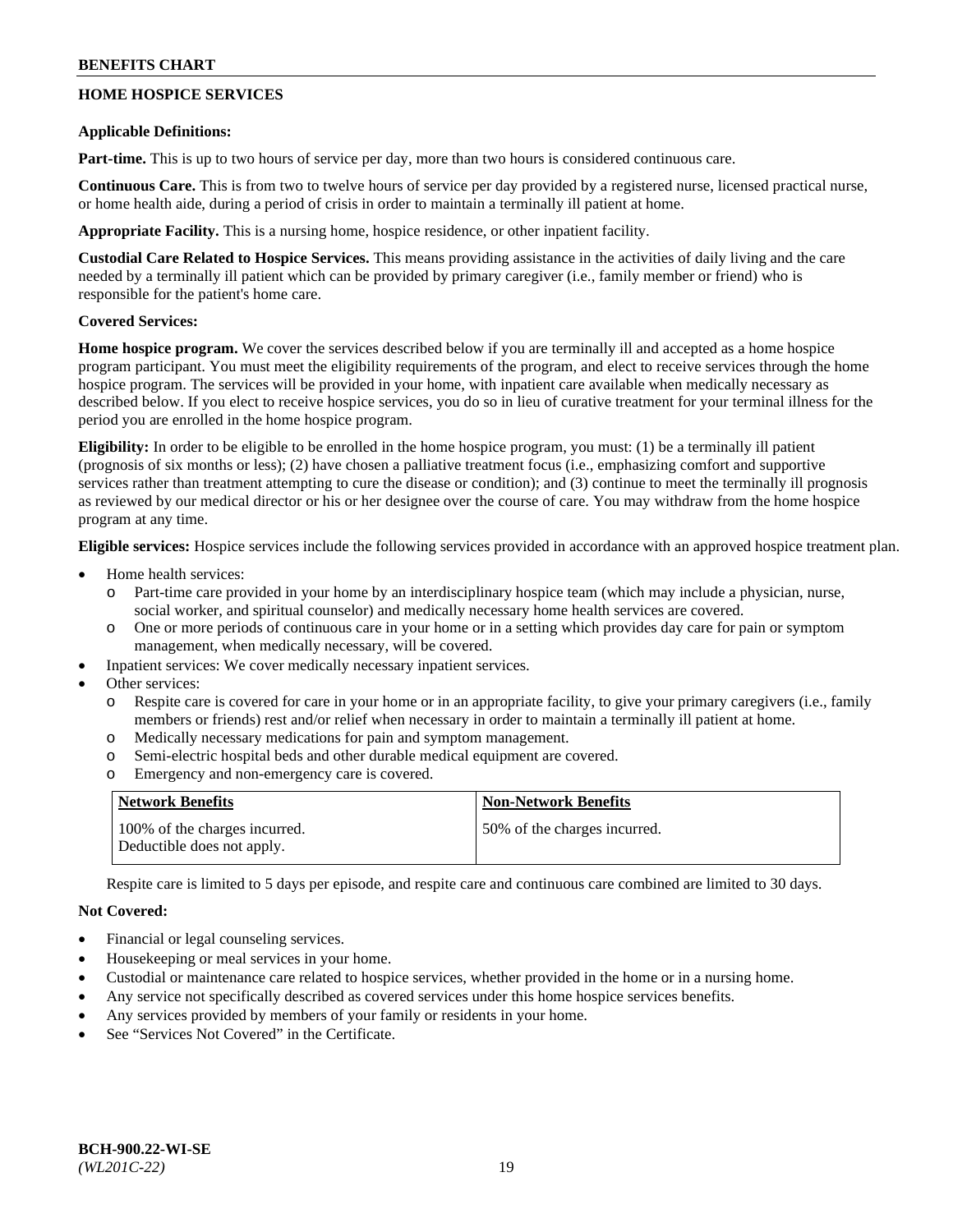# **HOSPITAL AND SKILLED NURSING FACILITY SERVICES**

#### **Covered Services:**

We cover services as described below.

## **Medical or surgical hospital services**

**Inpatient hospital services:** We cover the following medical or surgical services, for the treatment of acute illness or injury, which require the level of care only provided in an acute care facility. These services must be authorized by a physician.

Inpatient hospital services include: room and board; the use of operating or maternity delivery rooms; intensive care facilities; newborn nursery facilities; general nursing care, anesthesia, laboratory and diagnostic imaging services, radiation therapy, physical therapy, prescription drugs or other medications administered during treatment, blood and blood products (unless replaced), and blood derivatives, and other diagnostic or treatment related hospital services; physician and other professional medical and surgical services provided while in the hospital, including gender confirmation surgery that meets medical coverage criteria.

We cover, following a vaginal delivery, a minimum of 48 hours of inpatient care for the mother and newborn child. We cover, following a caesarean section delivery, a minimum of 96 hours of inpatient care for the mother and newborn child.

Group health plans and health insurance issuers generally may not, under Federal law, restrict benefits for any hospital length of stay in connection with childbirth for the mother of newborn child to less than 48 hours following a vaginal delivery, or less than 96 hours following a caesarean section. However, Federal law generally does not prohibit the mother's or newborn's attending provider, after consulting with the mother, from discharging the mother or her newborn earlier than 48 hours (or 96 hours as applicable). In any case plans and issuers may not, under Federal law, require that a provider obtain authorization from the plan or the insurance issuer for prescribing a length of stay not in excess of 48 hours (or 96 hours).

| Network Benefits             | Non-Network Benefits         |
|------------------------------|------------------------------|
| 70% of the charges incurred. | 50% of the charges incurred. |

Each Insured's admission or confinement, including that of a newborn child, is separate and distinct from the admission or confinement of any other Insured.

**Outpatient hospital, ambulatory care or surgical facility services:** We cover the following medical and surgical services, for diagnosis or treatment of illness or injury on an outpatient basis. These services must be authorized by a physician.

Outpatient services include: use of operating rooms, maternity delivery rooms or other outpatient departments, rooms or facilities; and the following outpatient services: general nursing care, anesthesia, laboratory and diagnostic imaging services, radiation therapy, physical therapy, drugs administered during treatment, blood and blood products (unless replaced), and blood derivatives, and other diagnostic or treatment related outpatient services; physician and other professional medical and surgical services provided while an outpatient, including colonoscopies (starting at age 50, or under age 50 for people at high risk of colorectal cancer), and gender confirmation surgery that meets medical coverage criteria.

For Network Benefits, non-emergent, scheduled outpatient Magnetic Resonance Imaging (MRI) and Computed Tomography (CT) must be provided at a designated facility. Your physician or facility will obtain or verify prior authorization for these services, as needed.

To see the benefit level for diagnostic imaging services, laboratory services and physical therapy, see benefits under Diagnostic Imaging Services, Laboratory Services and Physical Therapy in this Benefits Chart.

| <b>Network Benefits</b>      | <b>Non-Network Benefits</b>   |
|------------------------------|-------------------------------|
| 70% of the charges incurred. | 150% of the charges incurred. |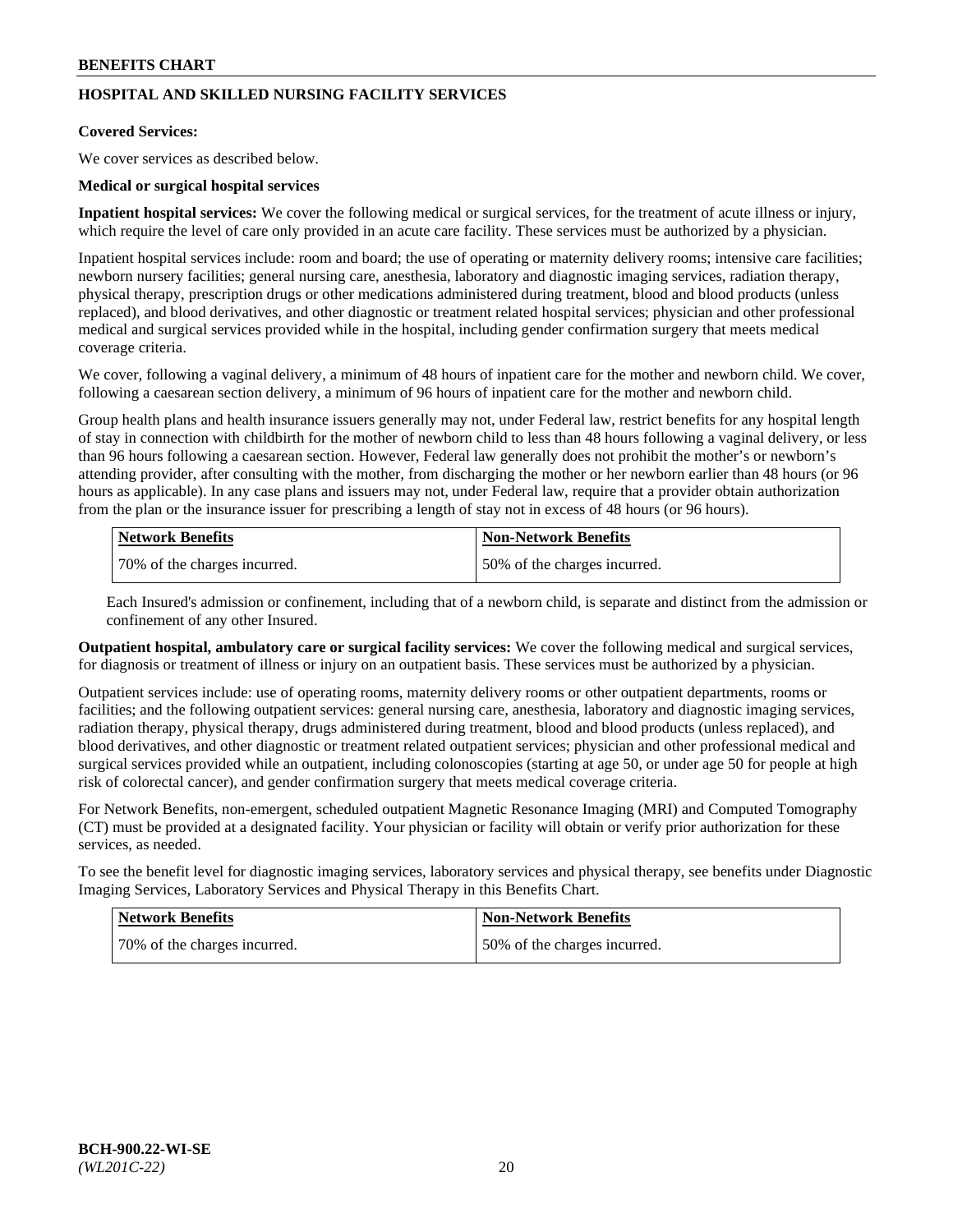## **Skilled nursing facility care:**

We cover room and board, daily skilled nursing and related ancillary services for post-acute treatment and rehabilitative care of illness or injury that meets medical coverage criteria. Rehabilitation services are limited to services where significant measurable progress is expected to occur within a reasonable period of time.

| Network Benefits                             | <b>Non-Network Benefits</b>                  |
|----------------------------------------------|----------------------------------------------|
| 170% of the charges incurred.                | 50% of the charges incurred.                 |
| Limited to a 30-day maximum per confinement. | Limited to a 30-day maximum per confinement. |

Each day of services provided under the Network Benefits and Non-Network Benefits, combined, applies toward the maximum shown above.

## **Not Covered:**

- Services for items for personal convenience, such as television rental, are not covered.
- See "Services Not Covered" in the Certificate.

## **INFERTILITY DIAGNOSIS**

#### **Covered Services:**

We cover the diagnosis of infertility. These services include diagnostic procedures and tests provided in connection with an infertility evaluation, office visits and consultations to diagnose infertility.

| Network Benefits                                           | <b>Non-Network Benefits</b>  |
|------------------------------------------------------------|------------------------------|
| 70% of the charges incurred.<br>Deductible does not apply. | 50% of the charges incurred. |

Coverage is limited to office visits and consultations to diagnose infertility. Treatment is not covered.

## **Not Covered:**

- Infertility/fertility treatment, including, but not limited to, office visits, laboratory services, diagnostic imaging services and fertility drugs; reversal of sterilization; and sperm, ova or embryo acquisition, retrieval or storage; however, we cover office visits and consultations to diagnose infertility.
- Services related to the establishment of surrogate pregnancy and fees for a surrogate. However, pregnancy and maternity services are covered for an Insured under this Benefits Chart, including a surrogate pregnancy.
- See "Services Not Covered" in the Certificate.

## **LABORATORY SERVICES**

#### **Covered Services:**

We cover laboratory tests when ordered by a provider and provided in a clinic or outpatient hospital facility. This includes blood tests to detect lead exposure in children between the ages of 6 months and 72 months.

To see the benefit level for inpatient hospital or skilled nursing facility services, see benefits under "Inpatient Hospital and Skilled Nursing Facility Services" in this Benefits Chart.

#### **Prostate-specific antigen (PSA) testing**

| <b>Network Benefits</b>                                     | <b>Non-Network Benefits</b>  |
|-------------------------------------------------------------|------------------------------|
| 100% of the charges incurred.<br>Deductible does not apply. | 50% of the charges incurred. |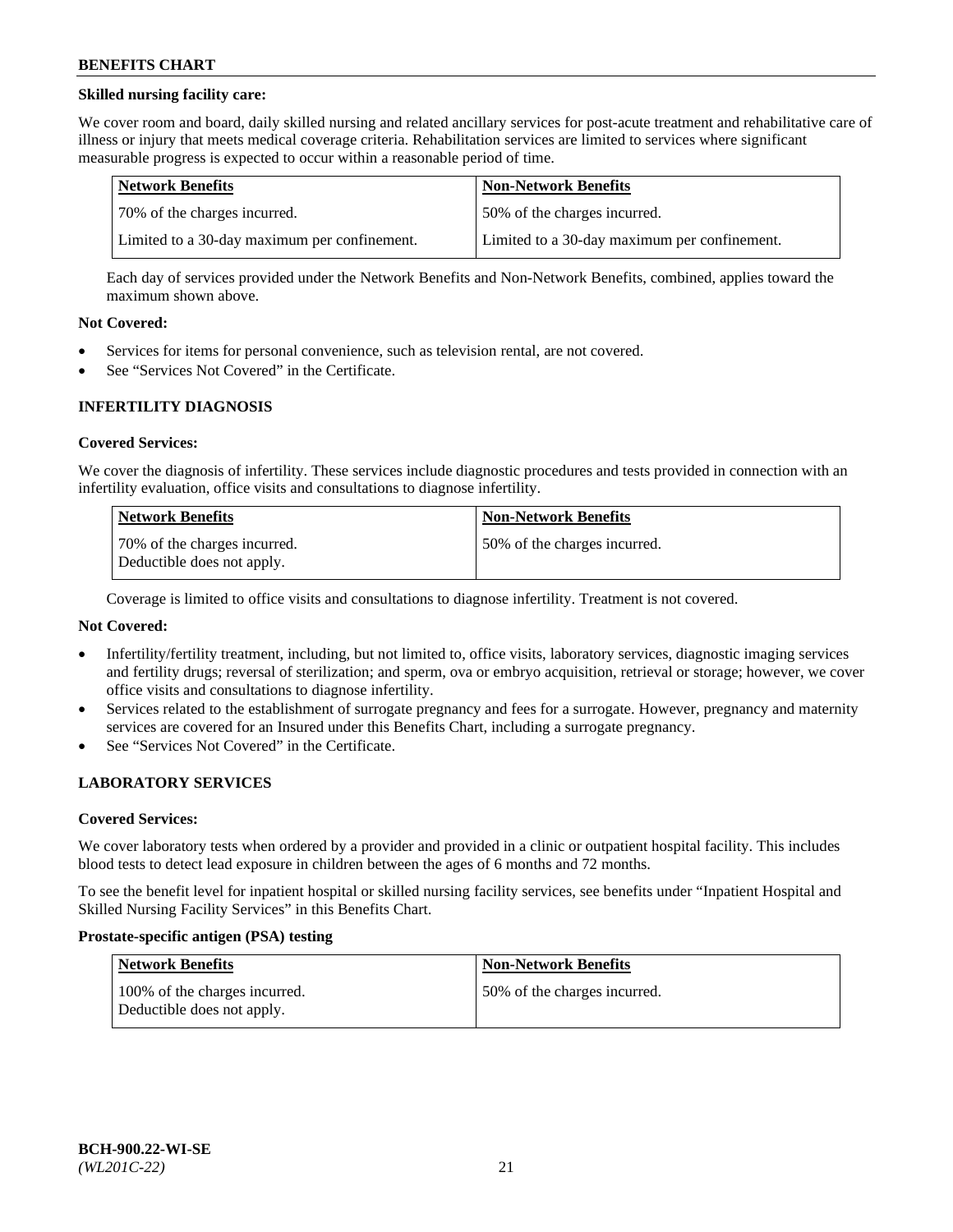## **All other laboratory services**

#### **Services for illness or injury**

| <b>Network Benefits</b>                                     | <b>Non-Network Benefits</b>  |
|-------------------------------------------------------------|------------------------------|
| 100% of the charges incurred.<br>Deductible does not apply. | 50% of the charges incurred. |

# **Preventive services**

Laboratory services associated with preventive services are covered at the benefit level shown in the "Preventive Services" section of this Benefits Chart.

## **Not Covered:**

See "Services Not Covered" in the Certificate.

# **MASTECTOMY RECONSTRUCTION BENEFIT**

## **Covered Services:**

We cover reconstruction of the breast on which the mastectomy has been performed; surgery and reconstruction of the other breast to produce symmetrical appearance, and prostheses and physical complications of all stages of mastectomy, including lymphedemas.

| <b>Network Benefits</b>                               | <b>Non-Network Benefits</b>                           |
|-------------------------------------------------------|-------------------------------------------------------|
| Coverage level is same as corresponding Network       | Coverage level is same as corresponding Non-Network   |
| Benefits, depending on type of service provided, such | Benefits, depending on type of service provided, such |
| as Office Visits for Illness or Injury, Inpatient or  | as Office Visits for Illness or Injury, Inpatient or  |
| <b>Outpatient Hospital Services.</b>                  | Outpatient Hospital Services.                         |

#### **Not Covered:**

See "Services Not Covered" in the Certificate.

# **MEDICATION THERAPY DISEASE MANAGEMENT PROGRAM**

## **Covered Services:**

If you meet our criteria for coverage, you may qualify for our Medication Therapy Disease Management Program.

The program covers consultations with a designated Network pharmacist.

Covered services are based on established medical policies, which are subject to periodic review and modification by the medical directors. These medical policies (medical coverage criteria) are available by calling Member Services, or logging on to your "*my*HealthPartners" account at [healthpartners.com.](http://www.healthpartners.com/)

| <b>Network Benefits</b>                                     | <b>Non-Network Benefits</b> |
|-------------------------------------------------------------|-----------------------------|
| 100% of the charges incurred.<br>Deductible does not apply. | No coverage.                |

## **Not Covered:**

See "Services Not Covered" in the Certificate.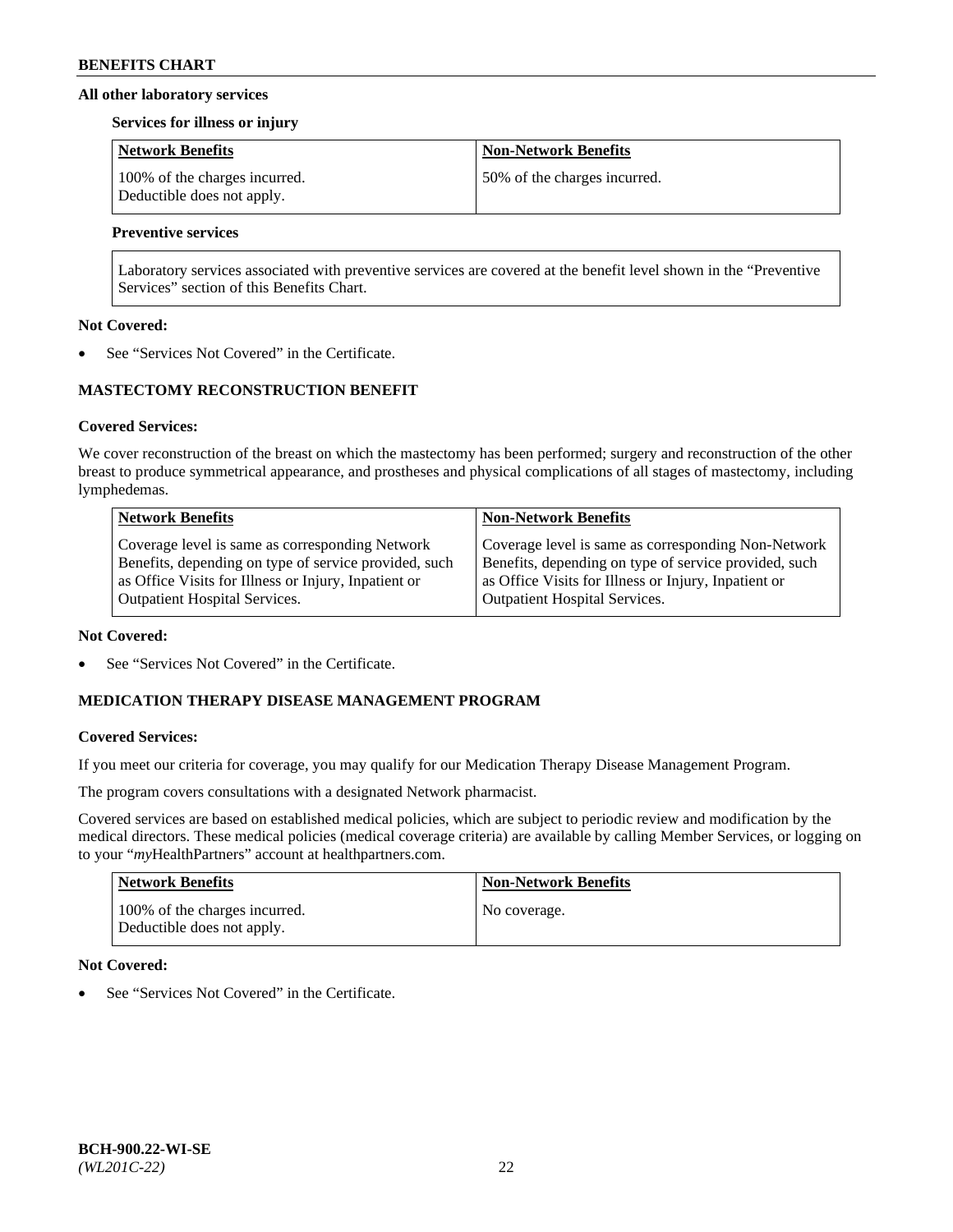# **OFFICE VISITS FOR ILLNESS OR INJURY**

## **Covered Services:**

We cover the following when medically necessary: professional medical and surgical services and related supplies, including biofeedback, of physicians and other health care providers; blood and blood products (unless replaced) and blood derivatives.

We cover diagnosis and treatment of illness or injury to the eyes. Where contact or eye glass lenses are prescribed as medically necessary for the post-operative treatment of cataracts or for the treatment of aphakia, acute or chronic corneal pathology, or keratoconus, we cover the initial evaluation, lenses and fitting. Insureds must pay for lens replacement beyond the initial pair.

Services received via video, E-visit or telephone are covered under the "Telehealth/Telemedicine Services" section.

## **Office visits**

## **Primary Care Providers**

| Network Benefits                                                                                         | <b>Non-Network Benefits</b>  |
|----------------------------------------------------------------------------------------------------------|------------------------------|
| 100% of the charges incurred, subject to a<br>copayment of \$30 per visit.<br>Deductible does not apply. | 50% of the charges incurred. |

## **Specialty Care Providers**

| <b>Network Benefits</b>                                                                                  | <b>Non-Network Benefits</b>  |
|----------------------------------------------------------------------------------------------------------|------------------------------|
| 100% of the charges incurred, subject to a<br>copayment of \$50 per visit.<br>Deductible does not apply. | 50% of the charges incurred. |

## **Convenience clinics**

| <b>Network Benefits</b>                                                                                  | <b>Non-Network Benefits</b>  |
|----------------------------------------------------------------------------------------------------------|------------------------------|
| 100% of the charges incurred, subject to a<br>copayment of \$15 per visit.<br>Deductible does not apply. | 50% of the charges incurred. |

## **Injections administered in a physician's office, other than immunizations**

#### **Allergy injections**

| <b>Network Benefits</b>                                                                                           | <b>Non-Network Benefits</b>  |
|-------------------------------------------------------------------------------------------------------------------|------------------------------|
| 100% of the charges incurred, subject to a<br>copayment of \$2 per date of service.<br>Deductible does not apply. | 50% of the charges incurred. |

#### **All other injections**

| Network Benefits                                                                                                  | <b>Non-Network Benefits</b>  |
|-------------------------------------------------------------------------------------------------------------------|------------------------------|
| 100% of the charges incurred, subject to a<br>copayment of \$2 per date of service.<br>Deductible does not apply. | 50% of the charges incurred. |

- Court ordered treatment, except as described in this Benefits Chart. Any resulting court ordered treatment for mental health services will be subject to the Certificate's requirement for medical necessity.
- See "Services Not Covered" in the Certificate.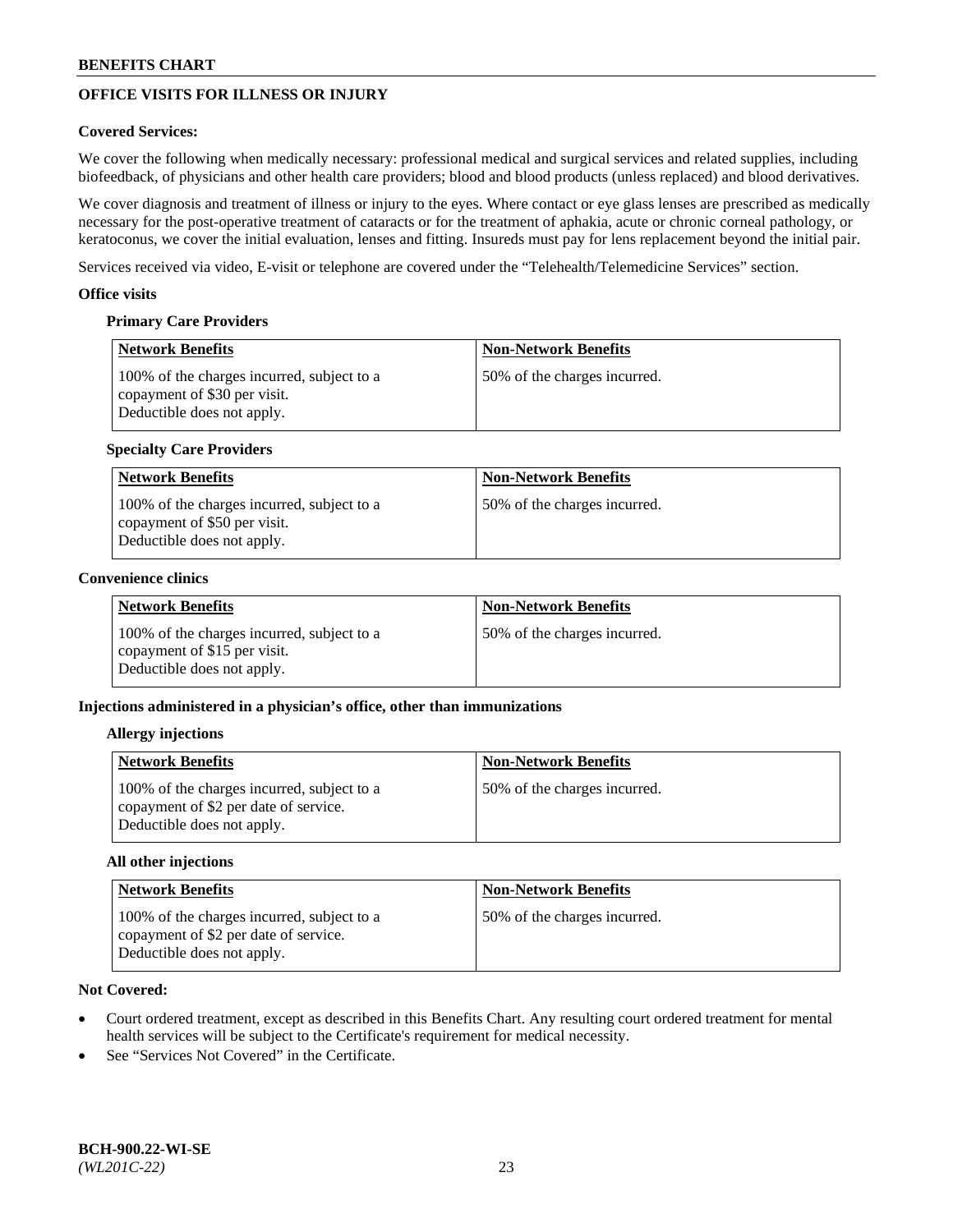# **PEDIATRIC EYEWEAR**

## **Covered Services:**

We cover pediatric eyewear for children.

Routine eye exams are covered under the "Preventive Services" section.

| <b>Network Benefits</b>      | <b>Non-Network Benefits</b> |
|------------------------------|-----------------------------|
| 70% of the charges incurred. | No coverage.                |

# **Limitations:**

- Coverage under this provision will continue until the end of the month in which the child turns age 19.
- Limited to one of the following per calendar year:
	- o one pair of eyeglasses including one set of prescription lenses, frames from our designated eyewear collection and anti-scratch coating; or
	- o one pair of non-disposable contact lenses; or
	- o a one-year supply of disposable contact lenses.
- Contact lens fittings are limited to two per calendar year.

## **Not Covered:**

- Frames that are not included in our designated eyewear collection. However, one pair of lenses will be covered if an Insured chooses frames outside our designated eyewear collection.
- More than one pair of lenses or frames or non-disposable contacts per calendar year, regardless of the reason. This includes replacement of eyeglasses or contact lenses due to loss, breakage, theft, or change in prescription.
- Safety glasses or goggles for sports or vocational reasons.
- Upgrades including, but not limited to, UV protection and no-line multifocal lenses.
- See "Services Not Covered" in the Certificate.

# **PHYSICAL THERAPY, OCCUPATIONAL THERAPY, SPEECH THERAPY AND OTHER SPECIFIED THERAPIES**

## **Covered Services:**

We cover the following physical therapy, occupational therapy and speech therapy services:

- Medically necessary rehabilitative care to correct the effects of illness or injury.
- Habilitative care rendered for congenital, developmental or medical conditions which have significantly limited the successful initiation of normal speech and normal motor development.

Massage therapy which is performed in conjunction with other treatment/modalities by a physical or occupational therapist is part of a prescribed treatment plan and is not billed separately is covered.

We cover services provided in a clinic. To see the benefit level for inpatient hospital or skilled nursing facility services, see benefits under "Inpatient Hospital and Skilled Nursing Facility Services".

#### **Rehabilitative care**

#### **Primary Care Providers**

| <b>Network Benefits</b>                                                                                                                                                                                   | <b>Non-Network Benefits</b>                                                                                                   |
|-----------------------------------------------------------------------------------------------------------------------------------------------------------------------------------------------------------|-------------------------------------------------------------------------------------------------------------------------------|
| 100% of the charges incurred, subject to a<br>copayment of \$30 per visit.<br>Deductible does not apply.<br>Physical, Occupational and Speech Therapy are<br>limited to 20 visits each per calendar year. | 50% of the charges incurred.<br>Physical, Occupational and Speech Therapy are<br>limited to 20 visits each per calendar year. |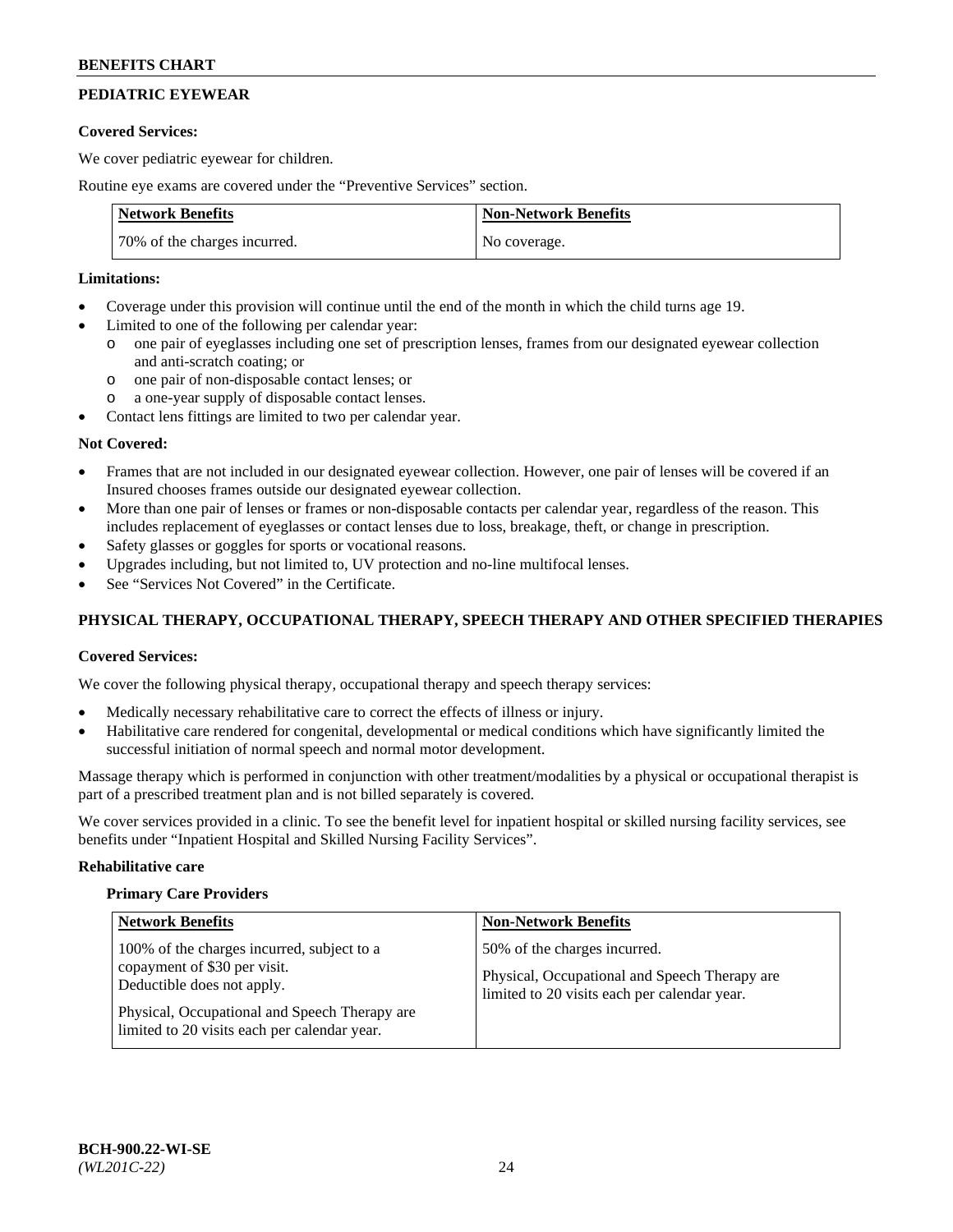## **Specialty Care Providers**

| <b>Network Benefits</b>                                                                                                                                                                                   | <b>Non-Network Benefits</b>                                                                                                   |
|-----------------------------------------------------------------------------------------------------------------------------------------------------------------------------------------------------------|-------------------------------------------------------------------------------------------------------------------------------|
| 100% of the charges incurred, subject to a<br>copayment of \$50 per visit.<br>Deductible does not apply.<br>Physical, Occupational and Speech Therapy are<br>limited to 20 visits each per calendar year. | 50% of the charges incurred.<br>Physical, Occupational and Speech Therapy are<br>limited to 20 visits each per calendar year. |

## **In addition to the services provided above, we cover a minimum of:**

- 20 visits per calendar year for pulmonary rehabilitation.
- 36 visits per calendar year for cardiac rehabilitation.
- 30 visits per calendar year for post-cochlear implant aural therapy.
- 20 visits per calendar year for cognitive rehabilitation.

Visit limits by a Primary Care Provider and/or Specialty Care Provider are combined. The maximum number of visits is combined for Network Benefits and Non-Network Benefits.

#### **Habilitative services**

## **Primary Care Providers**

| <b>Network Benefits</b>                                                                                                                                                                                   | <b>Non-Network Benefits</b>                                                                                                   |
|-----------------------------------------------------------------------------------------------------------------------------------------------------------------------------------------------------------|-------------------------------------------------------------------------------------------------------------------------------|
| 100% of the charges incurred, subject to a<br>copayment of \$30 per visit.<br>Deductible does not apply.<br>Physical, Occupational and Speech Therapy are<br>limited to 20 visits each per calendar year. | 50% of the charges incurred.<br>Physical, Occupational and Speech Therapy are<br>limited to 20 visits each per calendar year. |

#### **Specialty Care Providers**

| <b>Network Benefits</b>                                                                                                                                   | <b>Non-Network Benefits</b>                                                                                                   |
|-----------------------------------------------------------------------------------------------------------------------------------------------------------|-------------------------------------------------------------------------------------------------------------------------------|
| 100% of the charges incurred, subject to a<br>copayment of \$50 per visit.<br>Deductible does not apply.<br>Physical, Occupational and Speech Therapy are | 50% of the charges incurred.<br>Physical, Occupational and Speech Therapy are<br>limited to 20 visits each per calendar year. |
| limited to 20 visits each per calendar year.                                                                                                              |                                                                                                                               |

Visit limits by a Primary Care Provider and/or Specialty Care Provider are combined. The maximum number of visits is combined for Network Benefits and Non-Network Benefits.

- Massage therapy for the purpose of comfort or convenience of the Insured.
- See "Services Not Covered" in the Certificate.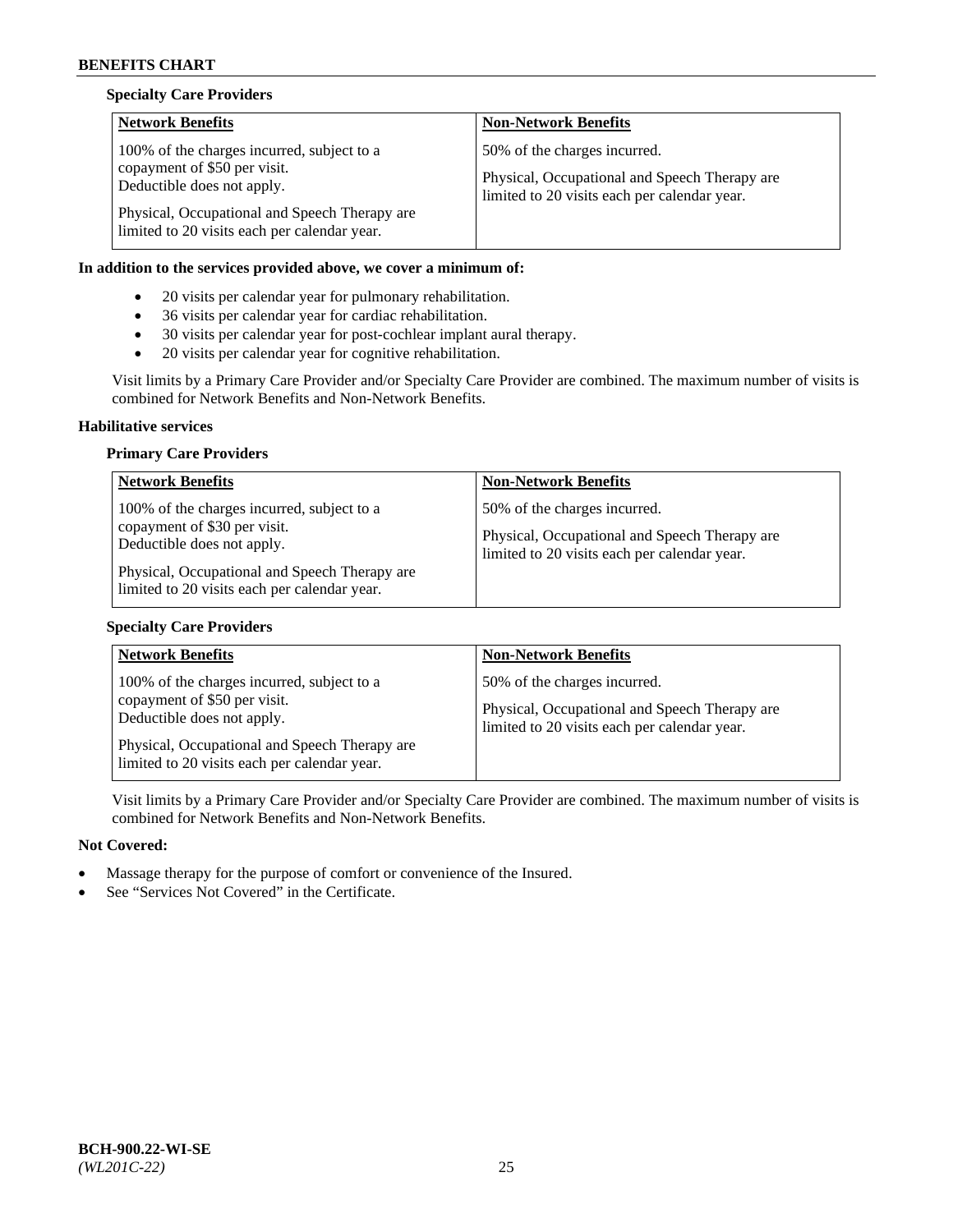# **PRE-DIABETES DISEASE MANAGEMENT PROGRAM**

## **Covered Services:**

If you meet criteria for coverage, you may qualify for the Pre-Diabetes Disease Management Program through Omada Health. The program covers group health coaching which focuses on weight loss, exercise, behavior modification and health education at select locations determined by the plan.

| Network Benefits                                            | <b>Non-Network Benefits</b> |
|-------------------------------------------------------------|-----------------------------|
| 100% of the charges incurred.<br>Deductible does not apply. | Not applicable.             |

## **Not Covered:**

See "Services Not Covered" in the Certificate.

## **PRESCRIPTION DRUG SERVICES**

#### **Covered Services:**

We cover prescription drugs and medications that can be self-administered or are administered in a physician's office.

We will refill a prescription for eye drops covered under this Benefits Chart if the Insured requests a refill and the original prescription specified that additional quantities would be needed, providing the refill request does not exceed the quantities needed, and the following conditions are met:

- If the Insured requests a 30-day refill supply, the request must be made between 22 and 30 days of the later of (a) the original date that the prescription was distributed to the Insured or (b) the date that the most recent refill was distributed to the Insured; or
- If the Insured requests a 90-day refill supply, the request must be made between 67 and 90 days of the later of (a) the original date that the prescription was distributed to the Insured or (b) the date that the most recent refill was distributed to the Insured.

**For Network Benefits, drugs and medications must be obtained at a Network pharmacy.**

**If a copayment is required, you must pay one copayment for each 31-day supply, or portion thereof.**

**Outpatient drugs (except as specified below)**

| <b>Network Benefits</b>                                                                                                                                                                                           | <b>Non-Network Benefits</b>  |
|-------------------------------------------------------------------------------------------------------------------------------------------------------------------------------------------------------------------|------------------------------|
| 100% of the charges incurred, subject to a copayment of<br>\$5 for generic low cost formulary drugs and 100% of<br>the charges incurred, subject to a copayment of \$25 for<br>generic high cost formulary drugs. | 50% of the charges incurred. |
| Brand name formulary drugs are covered at 100% of the<br>charges incurred, subject to a copayment of \$60.                                                                                                        |                              |
| In no event will your cost for a formulary insulin drug<br>exceed \$25.                                                                                                                                           |                              |
| Non-formulary drugs are covered at 100% of the<br>charges incurred, subject to a copayment of \$150.                                                                                                              |                              |
| Deductible does not apply.                                                                                                                                                                                        |                              |

**Oral chemotherapy drugs** are included on the specialty drug list. However, you pay the applicable outpatient drug copayment. As required by Wisconsin law, your maximum copayment will not be more than \$100 per prescription for a 31-day supply.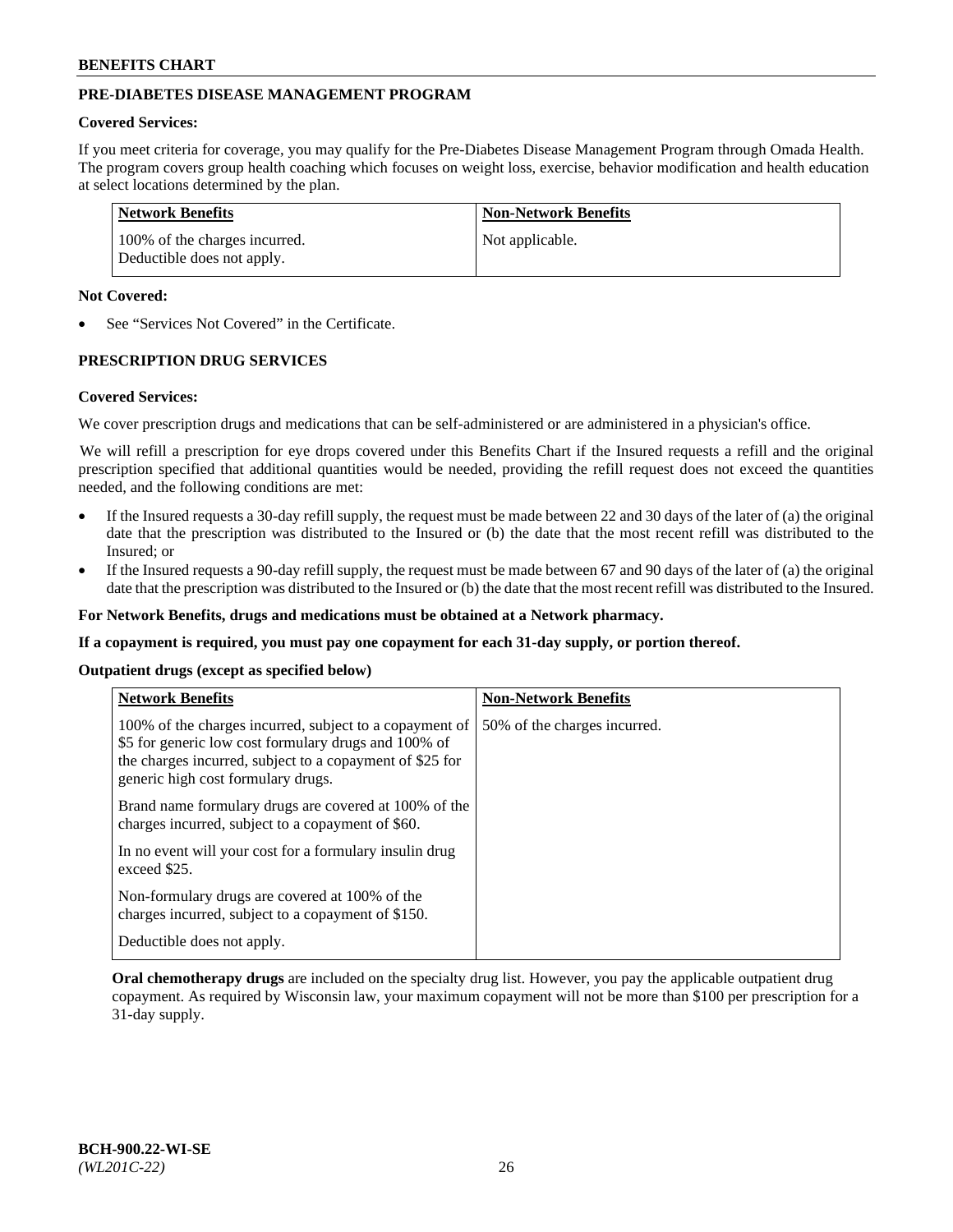# **Mail order drugs**

| <b>Network Benefits</b>                                                                                                                                                         | <b>Non-Network Benefits</b>                                                                                                |
|---------------------------------------------------------------------------------------------------------------------------------------------------------------------------------|----------------------------------------------------------------------------------------------------------------------------|
| For your convenience, you may also get up to a<br>93-day supply of outpatient prescription drugs that<br>can be self-administered through the designated mail<br>order service. | Mail order drugs are only available through the<br>designated mail order service.<br>See Network Mail Order Drugs Benefit. |
| Specialty drugs are not available through the mail<br>order service.                                                                                                            |                                                                                                                            |

# **Specialty drugs which are self-administered**

| <b>Network Benefits</b>                                                                                              | <b>Non-Network Benefits</b> |
|----------------------------------------------------------------------------------------------------------------------|-----------------------------|
| 80% of the charges incurred.<br>Deductible does not apply.                                                           | No coverage.                |
| Specialty drugs are limited to drugs on the<br>specialty drug list and must be obtained from a<br>designated vendor. |                             |

**Oral chemotherapy drugs** are included on the specialty drug list. However, you pay the applicable outpatient drug copayment. As required by Wisconsin law, your maximum copayment will not be more than \$100 per prescription for a 31-day supply.

# **Tobacco cessation drugs. All FDA approved tobacco cessation drugs are covered.**

| <b>Network Benefits</b>                                     | <b>Non-Network Benefits</b>  |
|-------------------------------------------------------------|------------------------------|
| 100% of the charges incurred.<br>Deductible does not apply. | 50% of the charges incurred. |

## **Contraceptive drugs**

| <b>Network Benefits</b>                                                                                                                                         | <b>Non-Network Benefits</b>  |
|-----------------------------------------------------------------------------------------------------------------------------------------------------------------|------------------------------|
| 100% of the charges incurred for formulary drugs.<br>Deductible does not apply.                                                                                 | 50% of the charges incurred. |
| If a physician requests that a non-formulary<br>contraceptive drug be dispensed as written, the drug<br>will be covered at 100%, not subject to the deductible. |                              |

**ACA preventive medications.** We cover preventive medications currently recommended by USPSTF with an A or B rating if they are prescribed by your medical provider and they are listed on our Commercial ACA Preventive Drug List. Preventive medications are subject to periodic review and modification. Changes would be effective in accordance with the federal rules and reflected in our current medical coverage criteria for preventive care services.

| <b>Network Benefits</b>                                     | <b>Non-Network Benefits</b>  |
|-------------------------------------------------------------|------------------------------|
| 100% of the charges incurred.<br>Deductible does not apply. | 50% of the charges incurred. |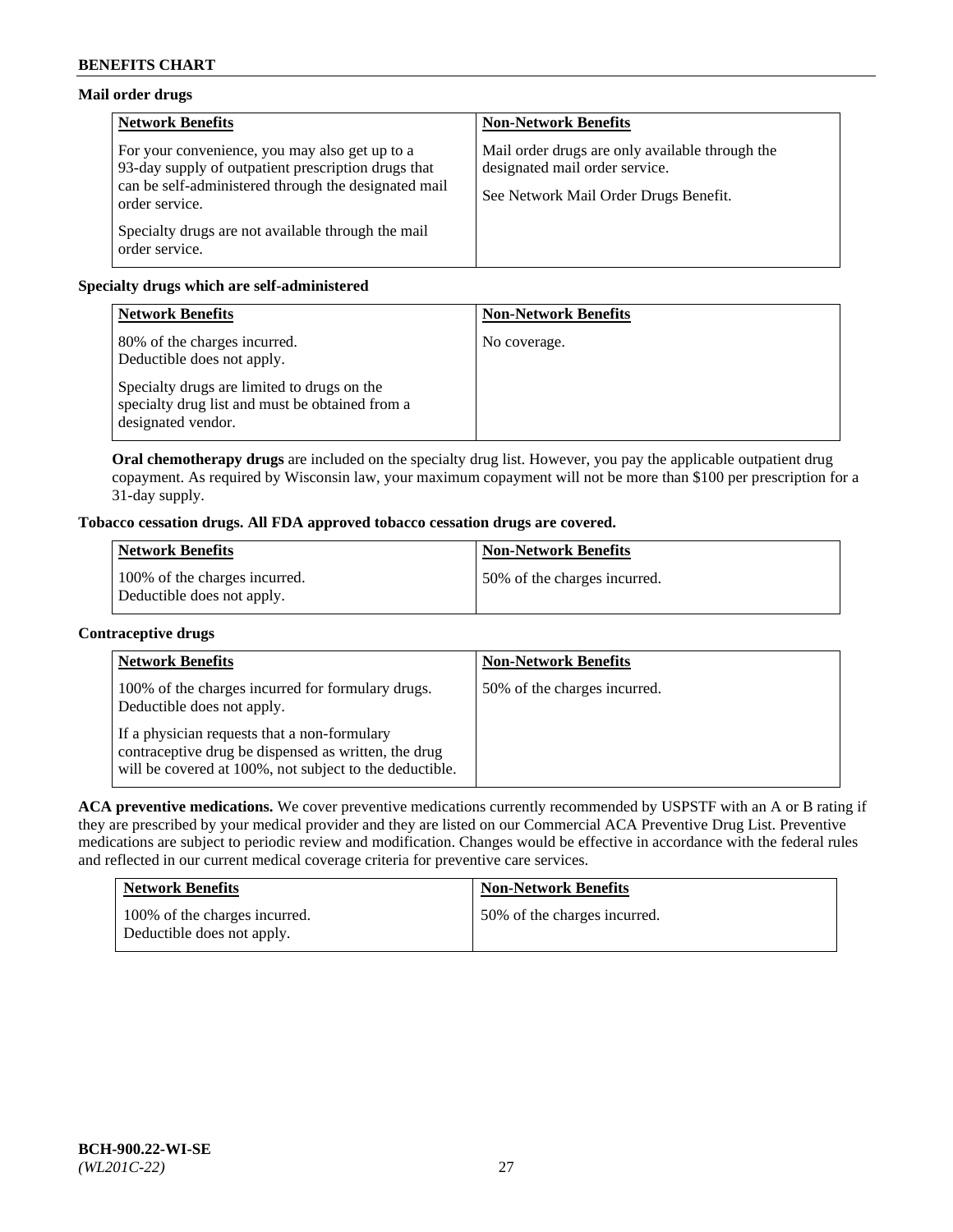## **Limitations:**

- Certain drugs may require prior authorization as indicated on the formulary. HealthPartners may require prior authorization for the drug and also the site where the drug will be provided. Certain drugs are subject to our utilization review process and quantity limits.
- Certain non-formulary drugs require prior authorization. In addition, certain drugs may be subject to any quantity limits applied as part of our trial program. The trial drug program applies to new prescriptions for certain drugs which have high toxicity, low tolerance, high costs and/or high potential for waste. Trial drugs are indicated on the formulary and/or the specialty drug list. Your first fill of a trial drug may be limited to less than a month supply. If the drug is well tolerated and effective, you will receive the remainder of your first month supply.
- If an Insured requests a brand name drug when there is a generic equivalent, the brand name drug will be covered up to the charge that would apply to the generic drug, minus any required copayment. If a physician requests that a brand name drug be dispensed as written, the drug will be paid at the non-formulary benefit.
- We may require insureds to try over-the-counter (OTC) drug alternatives before approving more costly formulary prescription drugs.
- Unless otherwise specified in the "Prescription Drug Services" section, you may receive up to a 31-day supply per prescription.
- A 93-day supply will be covered and dispensed only at pharmacies that participate in our extended day supply program.
- New prescriptions to treat certain chronic conditions are limited to a 31-day supply.
- No more than a 31-day supply of specialty drugs will be covered and dispensed at a time, unless it is a manufacturer supplied drug that cannot be split that supplies the insured with more than a 31-day supply.

**Not Covered:**Replacement of prescription drugs, medications, equipment and supplies due to loss, damage or theft.

- Nonprescription (over-the-counter) drugs or medications, including, but not limited to, vitamins, supplements, homeopathic remedies, and non-FDA approved drugs, unless listed on the formulary and prescribed by a physician or legally authorized health care provider under applicable state and federal law. This exclusion does not include over-thecounter contraceptives for women as allowed under the Affordable Care Act when the Insured obtains a prescription for the item. In addition, if the Insured obtains a prescription, this exclusion does not include aspirin to prevent cardiovascular disease for men and women of certain ages; folic acid supplements for women who may become pregnant; fluoride chemoprevention supplements for children without fluoride in their water source; and iron supplements for children ages 6-12 months who are at risk for anemia.
- All drugs for the treatment of sexual dysfunction.
- All drugs for the treatment of growth deficiency.
- Fertility drugs.
- Medical cannabis.
- Drugs on the Excluded Drug List. The Excluded Drug List includes select drugs within a therapy class that are not eligible for coverage. This includes drugs that may be excluded for certain indications. The Excluded Drug List is available at [healthpartners.com.](http://www.healthpartners.com/)
- Drugs that are newly approved by the FDA until they are reviewed and approved by HealthPartners Pharmacy and Therapeutics Committee.
- Medical devices approved by the FDA will not be covered under the "Prescription Drug Services" section unless they are on our formulary. Covered medical devices are generally submitted and reimbursed under your medical benefits.
- See "Services Not Covered" in the Certificate.

# **PREVENTIVE SERVICES**

## **Applicable Definitions:**

**Routine Preventive Services** are routine health care services that include screenings, check-ups and counseling to prevent illness, disease or other health problems before symptoms occur.

**Diagnostic Services** are services to help a provider understand your symptoms, diagnose illness and decide what treatment may be needed. They may be the same services that are listed as preventive services, but they are being used as diagnostic services. Your provider will determine if these services are preventive or diagnostic. These services are not preventive if received as part of a visit to diagnose, manage or maintain an acute or chronic medical condition, illness or injury. When that occurs, unless otherwise indicated below, standard deductibles, copayments or coinsurance apply.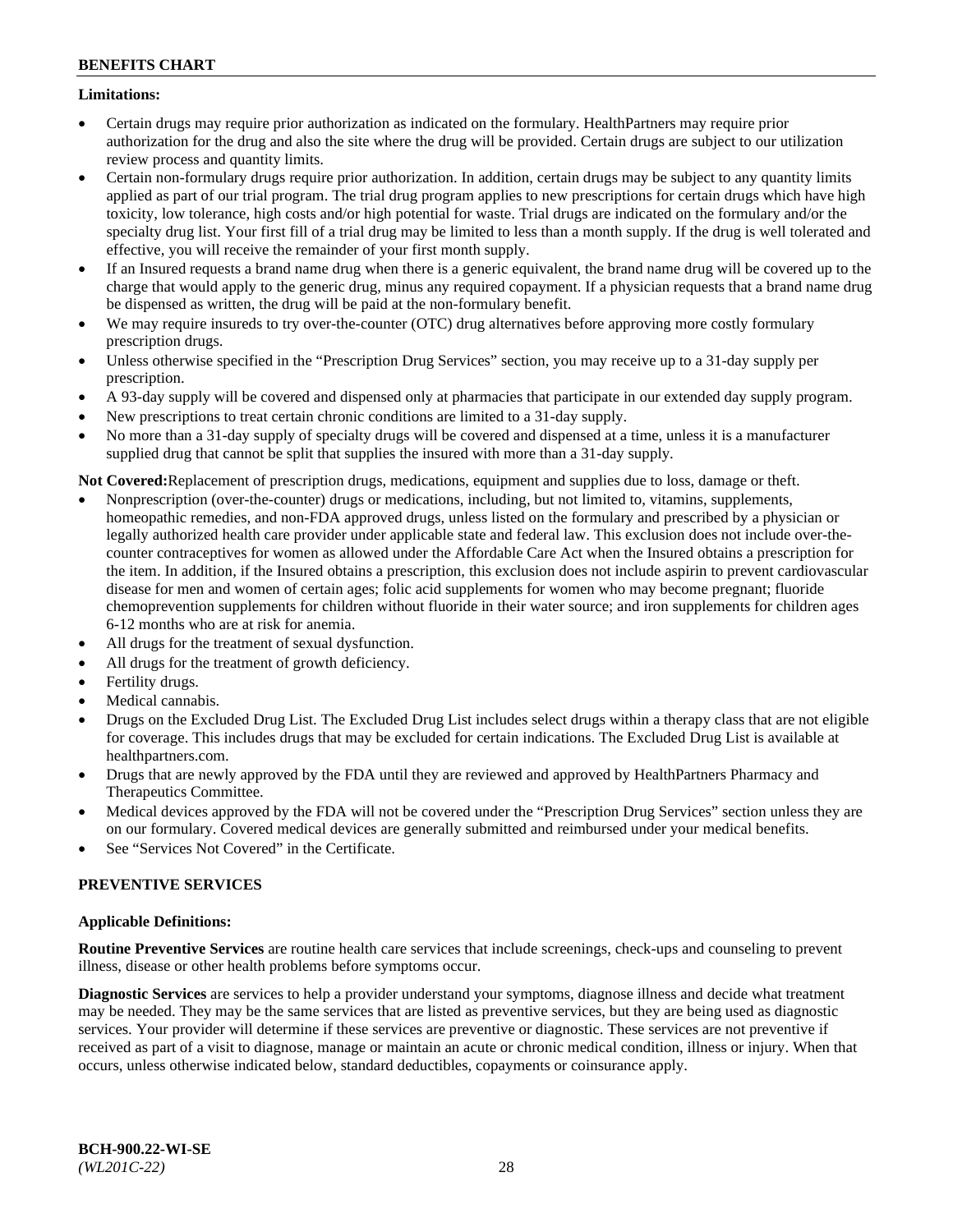# **Covered Services:**

We cover preventive services that meet any of the requirements under the Affordable Care Act (ACA) shown in the bulleted items below. These preventive services are covered at 100% under the Network Benefits with no deductible, copayments or coinsurance. (If a preventive service is not required by the ACA and it is covered at a lower benefit level, it will be specified below.) Preventive benefits mandated under the ACA are subject to periodic review and modification. Changes would be effective in accordance with the federal rules. Preventive services mandated by the ACA include:

- Evidence-based items or services that have in effect a rating of A or B in the current recommendations of the United States Preventive Services Task Force with respect to the individual;
- Immunizations for routine use in children, adolescents, and adults that have in effect a recommendation from the Advisory Committee on Immunization Practices of the Centers for Disease Control and Prevention with respect to the individual;
- With respect to infants, children, and adolescents, evidence-informed preventive care and screenings provided for in comprehensive guidelines supported by the Health Resources and Services Administration; and
- With respect to women, preventive care and screenings provided for in comprehensive guidelines supported by the Health Resources and Services Administration.

Covered services are based on established medical policies, which are subject to periodic review and modification by the medical or dental directors. These medical policies (medical coverage criteria) are available by calling Member Services, or logging on to your "*my*HealthPartners" account at [healthpartners.com.](https://www.healthpartners.com/hp/index.html)

## **ACA and state mandated preventive services are covered as follows:**

**Routine health exams and periodic health assessments.** A physician or health care provider will counsel you as to how often health assessments are needed based on age, sex and health status. This includes screening and counseling for tobacco cessation and all FDA approved tobacco cessation medications including over-the-counter drugs (as shown in the Prescription Drug Services section).

| Network Benefits                                            | <b>Non-Network Benefits</b>  |
|-------------------------------------------------------------|------------------------------|
| 100% of the charges incurred.<br>Deductible does not apply. | 50% of the charges incurred. |

**Child health supervision services.** This includes pediatric preventive services such as newborn screenings, appropriate immunizations, developmental assessments and laboratory services appropriate to the age of the child from birth to 72 months and appropriate immunizations to age 18.

| <b>Network Benefits</b>                                     | <b>Non-Network Benefits</b>  |
|-------------------------------------------------------------|------------------------------|
| 100% of the charges incurred.<br>Deductible does not apply. | 50% of the charges incurred. |

#### **Routine prenatal care and exams**

| <b>Network Benefits</b>                                     | <b>Non-Network Benefits</b>   |
|-------------------------------------------------------------|-------------------------------|
| 100% of the charges incurred.<br>Deductible does not apply. | 150% of the charges incurred. |

**Routine postnatal care.** This includes health exams, assessments, education and counseling relating to the period immediately after childbirth.

| Network Benefits                                            | <b>Non-Network Benefits</b>  |
|-------------------------------------------------------------|------------------------------|
| 100% of the charges incurred.<br>Deductible does not apply. | 50% of the charges incurred. |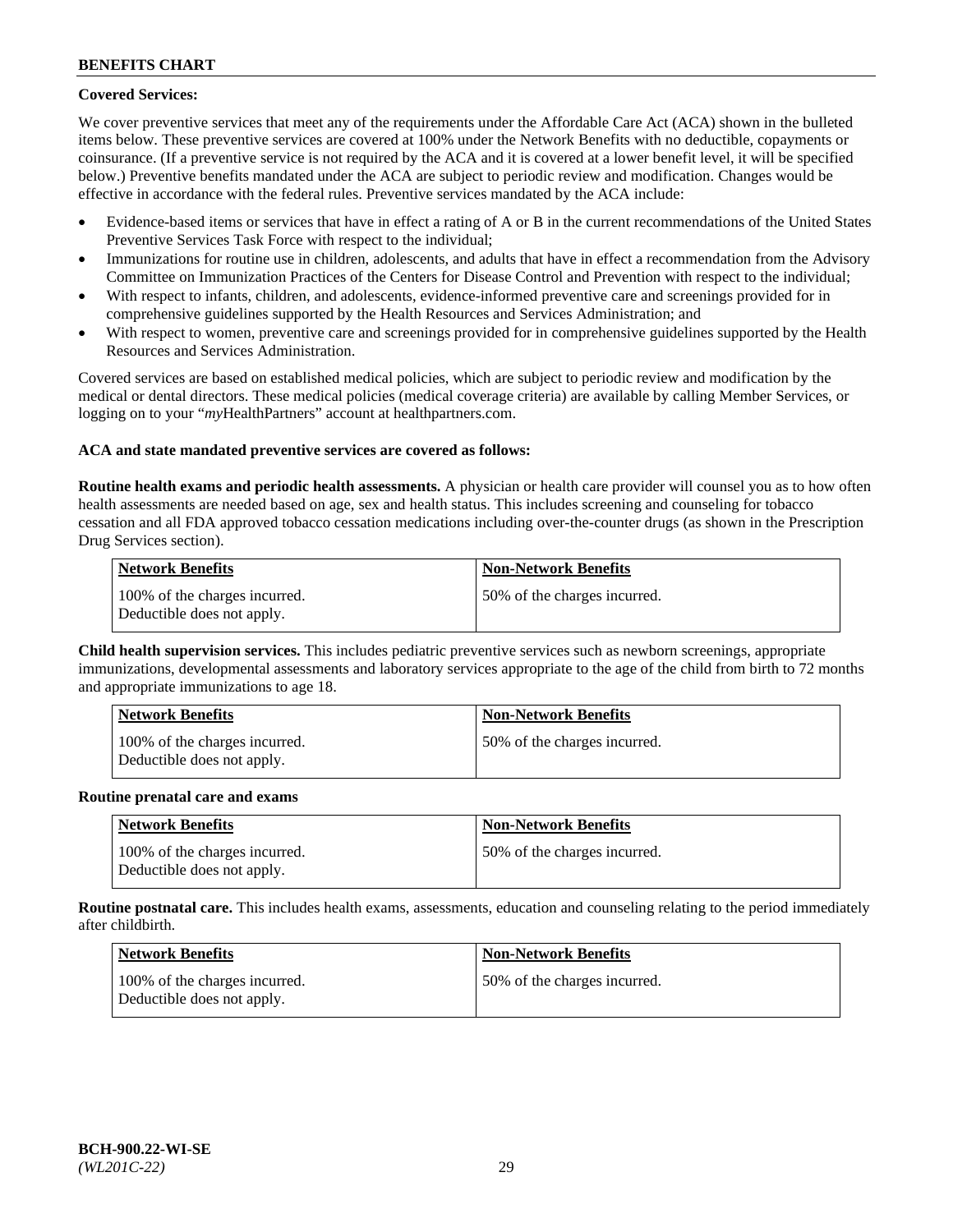**Routine screening procedures for cancer.** This includes colorectal screening and other cancer screenings recommended by the USPSTF with an A or B rating. Women's preventive health services below describe additional routine screening procedures for cancer.

| <b>Network Benefits</b>                                     | <b>Non-Network Benefits</b>   |
|-------------------------------------------------------------|-------------------------------|
| 100% of the charges incurred.<br>Deductible does not apply. | 150% of the charges incurred. |

**Professional voluntary family planning services.** This includes services to prevent or delay a pregnancy, including counseling and education. Services must be provided by a licensed provider.

| <b>Network Benefits</b>                                     | <b>Non-Network Benefits</b>  |
|-------------------------------------------------------------|------------------------------|
| 100% of the charges incurred.<br>Deductible does not apply. | 50% of the charges incurred. |

#### **Adult immunizations**

| Network Benefits                                            | <b>Non-Network Benefits</b>   |
|-------------------------------------------------------------|-------------------------------|
| 100% of the charges incurred.<br>Deductible does not apply. | 150% of the charges incurred. |

**Women's preventive health services.** This includes mammograms, screenings for cervical cancer (pap smears), breast pumps, human papillomavirus (HPV) testing, counseling for sexually transmitted infections, counseling and screening for human immunodeficiency virus (HIV), and all FDA approved contraceptive methods as prescribed by a doctor, sterilization procedures, education and counseling (see the Prescription Drug Services section for coverage of oral contraceptive drugs). We also provide genetic screening for BRCA if someone in your family has the gene or you have a diagnosis of cancer.

The U.S. Preventive Services Task Force (USPSTF) recommends screening mammography, with or without clinical breast examination (CBE), every 1-2 years for women aged 40 and older. For women age 50 and older, we cover an annual mammogram.

| <b>Network Benefits</b>                                     | <b>Non-Network Benefits</b>   |
|-------------------------------------------------------------|-------------------------------|
| 100% of the charges incurred.<br>Deductible does not apply. | 150% of the charges incurred. |

**Obesity screening and management.** We cover obesity screening and counseling for all ages during a routine preventive care exam. If you are age 18 or older and have a body mass index of 30 or more, we also cover intensive obesity management to help you lose weight. Your primary care doctor can coordinate these services.

| Network Benefits                                            | <b>Non-Network Benefits</b>  |
|-------------------------------------------------------------|------------------------------|
| 100% of the charges incurred.<br>Deductible does not apply. | 50% of the charges incurred. |

**In addition to any ACA or state mandated preventive services referenced above, we cover the following eligible services:**

#### **Routine eye and hearing exams**

| <b>Network Benefits</b>                                     | <b>Non-Network Benefits</b>  |
|-------------------------------------------------------------|------------------------------|
| 100% of the charges incurred.<br>Deductible does not apply. | 50% of the charges incurred. |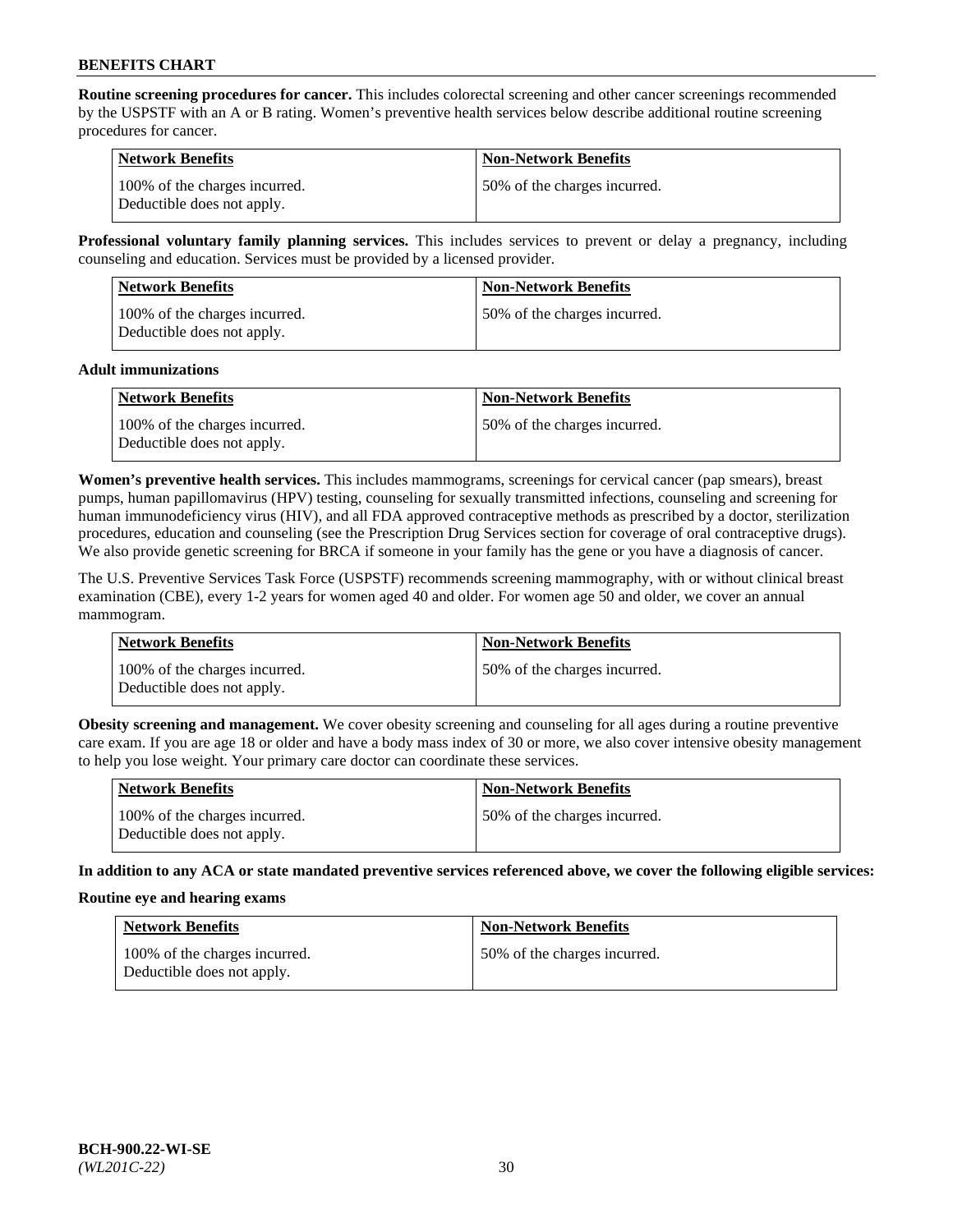**Ovarian cancer surveillance test for women who are at risk.** "At risk for ovarian cancer" means (1) having a family history that includes any of the following: one or more first-degree or second-degree relatives with ovarian cancer, clusters of female relatives with breast cancer or nonpolyposis colorectal cancer; or (2) testing positive for BRCA1 or BRCA2 mutations. "Surveillance test for ovarian cancer" means annual screening using CA-125 serum tumor marker testing, transvaginal ultrasound, pelvic examination or other proven ovarian screening tests currently being evaluated by the federal Food and Drug Administration or by the National Cancer Institute.

| <b>Network Benefits</b>                               | <b>Non-Network Benefits</b>                           |
|-------------------------------------------------------|-------------------------------------------------------|
| Coverage level is same as corresponding Network       | Coverage level is same as corresponding Non-Network   |
| Benefits, depending on type of service provided, such | Benefits, depending on type of service provided, such |
| as Diagnostic Imaging Services, Laboratory Services   | as Diagnostic Imaging Services, Laboratory Services   |
| or Office Visits for Illness or Injury, or Preventive | or Office Visits for Illness or Injury, or Preventive |
| Services.                                             | Services.                                             |

**Limitations:**Services are not preventive if received as part of a visit to diagnose, manage or maintain an acute or chronic medical condition, illness or injury. When that occurs, unless otherwise indicated above, standard deductibles, copayments or coinsurance apply.

## **Not Covered:**

See "Services Not Covered" in the Certificate.

## **TELEHEALTH/TELEMEDICINE SERVICES**

#### **Definitions:**

**Telehealth, Telemedicine, or Virtual Care.** This is a means of communication between a health care professional and a patient. This includes the use of secure electronic information, imaging, and communication technologies, including:

- interactive audio or audio-video
- interactive audio with store-and-forward technology
- chat-based and email-based systems
- physician-to-physician consultation
- patient education
- data transmission
- data interpretation
- digital diagnostics (algorithm-enabled diagnostic support)
- digital therapeutics (the use of personal health devices and sensors, either alone or in combination with conventional drug therapies, for disease prevention and management)

Services can be delivered:

Synchronously: the patient and health care professional are engaging with one another at the same time; or Asynchronously: the patient and health care professional engage with each other at different points in time.

**Telephone Visits.** Live, synchronous, interactive encounters over the telephone between a patient and a healthcare provider.

**E-visit or chat-based visits.** Asynchronous online or mobile app encounters to discuss a patient's personal health information, vital signs, and other physiologic data or diagnostic images. The healthcare provider reviews and delivers a consultation, diagnosis, prescription or treatment plan after reviewing the patient's visit information.

**Virtuwell<sup>®</sup>.** This is an online service for you to receive a diagnosis and treatment for certain conditions, such as a cold, flu, ear pain and sinus infections. You may access the Virtuwell website at [virtuwell.com.](https://www.virtuwell.com/)

**Video Visits.** Live, synchronous, interactive encounters using secure web-based video between a patient and a healthcare provider.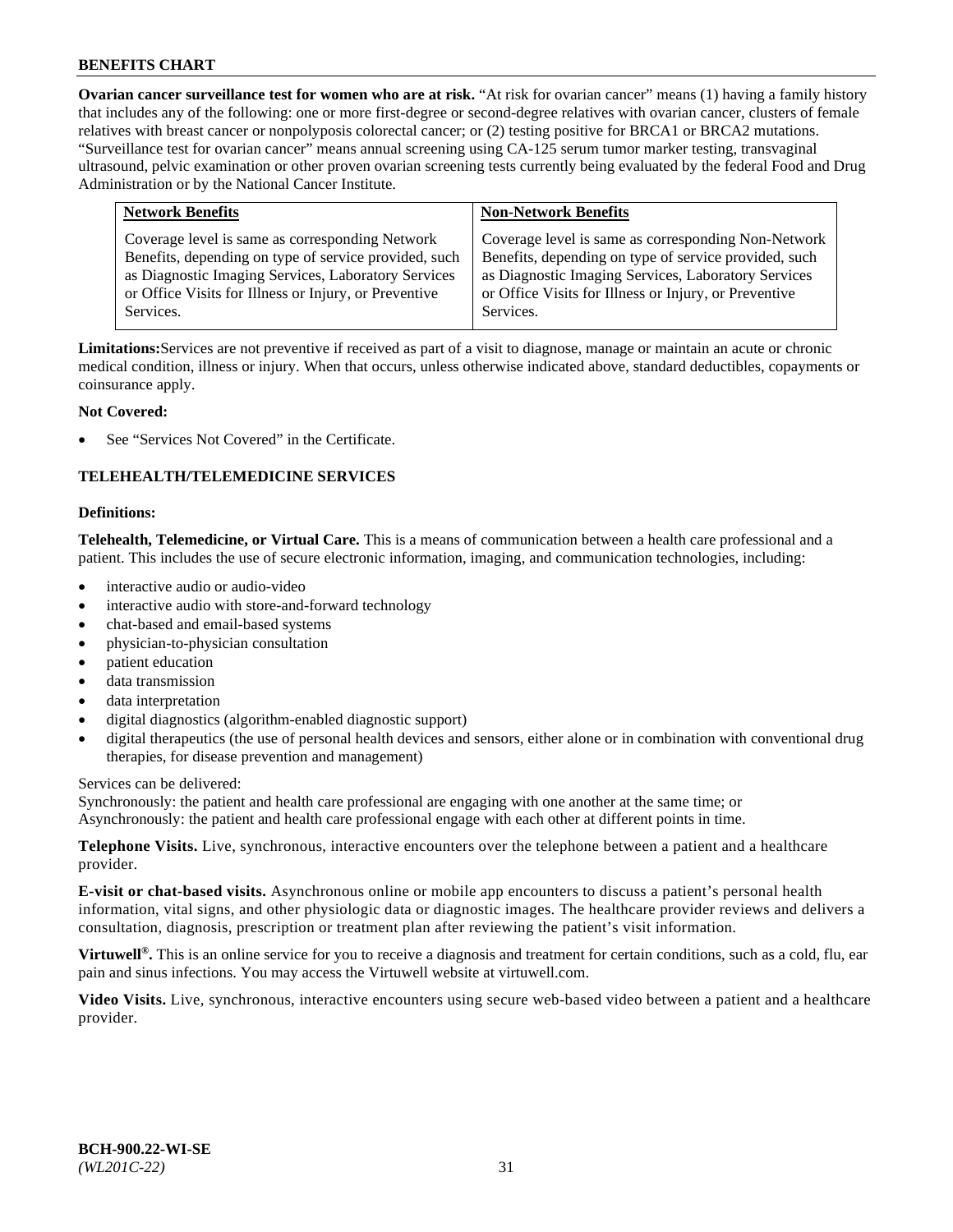## **Covered Services:**

The Plan covers the following methods of receiving care for services that would be eligible under the Plan if the service were provided in person.

## **Scheduled telephone visits**

| <b>Network Benefits</b>                                                                                  | <b>Non-Network Benefits</b>  |
|----------------------------------------------------------------------------------------------------------|------------------------------|
| 100% of the charges incurred, subject to a<br>copayment of \$15 per visit.<br>Deductible does not apply. | 50% of the charges incurred. |

## **E-visits**

## **Access to online care through Virtuwell at [virtuwell.com](https://www.virtuwell.com/)**

| Network Benefits                                            | <b>Non-Network Benefits</b> |
|-------------------------------------------------------------|-----------------------------|
| 100% of the charges incurred.<br>Deductible does not apply. | Not applicable.             |

## **All other E-visits**

| <b>Network Benefits</b>                                                                                  | <b>Non-Network Benefits</b>  |
|----------------------------------------------------------------------------------------------------------|------------------------------|
| 100% of the charges incurred, subject to a<br>copayment of \$15 per visit.<br>Deductible does not apply. | 50% of the charges incurred. |

#### **Video visits**

| <b>Network Benefits</b>                                      | <b>Non-Network Benefits</b>                            |
|--------------------------------------------------------------|--------------------------------------------------------|
| Coverage level is same as corresponding Network              | Coverage level is same as corresponding Non-           |
| Benefits, depending on type of service provided, such as     | Network Benefits, depending on type of service         |
| Office Visits for Illness or Injury, Inpatient or Outpatient | provided, such as Office Visits for Illness or Injury, |
| <b>Hospital Services.</b>                                    | Inpatient or Outpatient Hospital Services.             |

#### **Not Covered:**

See "Services Not Covered" in the Certificate.

## **TRANSPLANT SERVICES**

#### **Applicable Definitions:**

**Autologous.** This is when the source of cells is from the individual's own marrow or stem cells.

**Allogeneic.** This is when the source of cells is from a related or unrelated donor's marrow or stem cells.

**Allogeneic Bone Marrow Transplant.** This is when the bone marrow is harvested from the related or unrelated donor and stored. The patient undergoes treatment which includes tumor ablation with high-dose chemotherapy and/or radiation. The bone marrow is reinfused (transplanted).

**Autologous Bone Marrow Transplant.** This is when the bone marrow is harvested from the individual and stored. The patient undergoes treatment which includes tumor ablation with high-dose chemotherapy and/or radiation. The bone marrow is reinfused (transplanted).

**Autologous/Allogeneic Stem Cell Support.** This is a treatment process that includes stem cell harvest from either bone marrow or peripheral blood, tumor ablation with high-dose chemotherapy and/or radiation, stem cell reinfusion, and related care. Autologous/allogeneic bone marrow transplantation and high dose chemotherapy with peripheral stem cell rescue/support are considered to be autologous/allogeneic stem cell support.

**Designated Transplant Center.** This is any health care provider, group or association of health care providers designated by us to provide services, supplies or drugs for specified transplants for our Insureds.

**BCH-900.22-WI-SE**  *(WL201C-22)* 32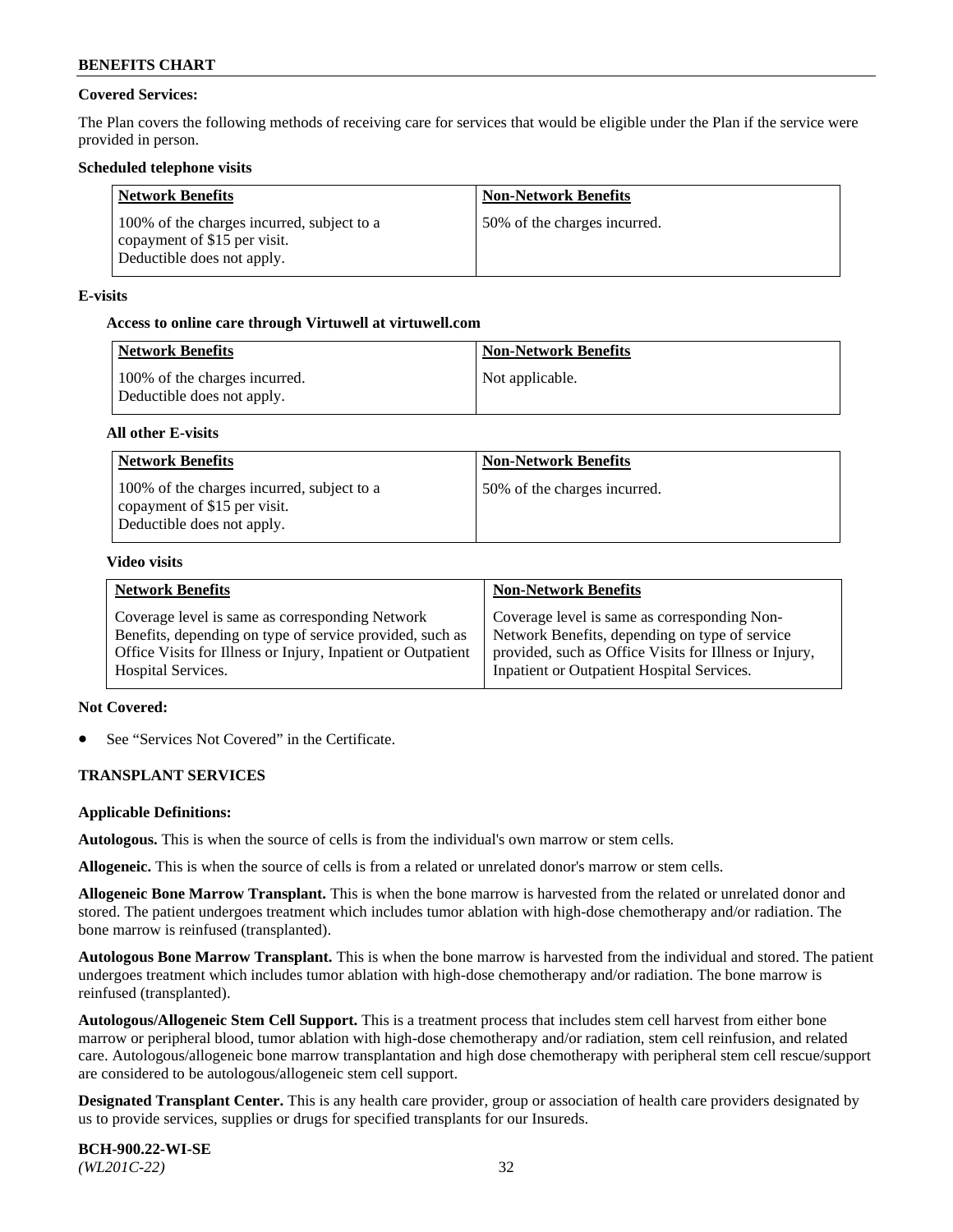**Transplant Services.** This is transplantation (including retransplants) of the human organs or tissue listed below, including all related post-surgical treatment, follow-up care and drugs and multiple transplants for a related cause. Transplant services do not include other organ or tissue transplants or surgical implantation of mechanical devices functioning as a human organ, except surgical implantation of an FDA approved Ventricular Assist Device (VAD) or total artificial heart, functioning as a temporary bridge to heart transplantation.

Prior authorization is required prior to consultation to support coordination of care and benefits.

## **Covered Services:**

We cover eligible transplant services (as defined above) while you are covered under the Certificate. Transplants that will be considered for coverage are limited to the following:

- Kidney transplants for end-stage disease.
- Cornea transplants for end-stage disease.
- Heart transplants for end-stage disease.
- Lung transplants or heart/lung transplants for: (1) primary pulmonary hypertension; (2) Eisenmenger's syndrome; (3) endstage pulmonary fibrosis; (4) alpha 1 antitrypsin disease; (5) cystic fibrosis; and (6) emphysema.
- Liver transplants for: (1) biliary atresia in children; (2) primary biliary cirrhosis; (3) post-acute viral infection (including hepatitis A, hepatitis B antigen e negative and hepatitis C) causing acute atrophy or post-necrotic cirrhosis; (4) primary sclerosing cholangitis; (5) alcoholic cirrhosis; and (6) hepatocellular carcinoma.
- Allogeneic bone marrow transplants or peripheral stem cell support associated with high dose chemotherapy for: (1) acute myelogenous leukemia; (2) acute lymphocytic leukemia; (3) chronic myelogenous leukemia; (4) severe combined immunodeficiency disease; (5) Wiskott-Aldrich syndrome; (6) aplastic anemia; (7) sickle cell anemia; (8) non-relapsed or relapsed non-Hodgkin's lymphoma; (9) multiple myeloma; and (10) testicular cancer.
- Autologous bone marrow transplants or peripheral stem cell support associated with high-dose chemotherapy for: (1) acute leukemias; (2) non-Hodgkin's lymphoma; (3) Hodgkin's disease; (4) Burkitt's lymphoma; (5) neuroblastoma; (6) multiple myeloma; (7) chronic myelogenous leukemia; and (8) non-relapsed non-Hodgkin's lymphoma.
- Pancreas transplants for simultaneous pancreas-kidney transplants for diabetes, pancreas after kidney, living related segmental simultaneous pancreas kidney transplantation and pancreas transplant alone.

To receive Network Benefits, charges for transplant services must be incurred at a Designated Transplant Center.

The transplant-related treatment provided, including expenses incurred for directly related donor services, shall be subject to and in accordance with the provisions, limitations, maximums and other terms of the Certificate.

Medical and hospital expenses of the donor are covered only when the recipient is an Insured and the transplant and directly related donor expenses have been prior authorized for coverage. Treatment of medical complications that may occur to the donor are not covered. Donors are not considered Insureds, and are therefore not eligible for the rights afforded to Insureds under the Certificate.

The list of eligible transplant services and coverage determinations are based on established medical policies, which are subject to periodic review and modification by the medical director.

| <b>Network Benefits</b>                          | <b>Non-Network Benefits</b>                          |
|--------------------------------------------------|------------------------------------------------------|
| See Network Inpatient Hospital Services Benefit. | See Non-Network Inpatient Hospital Services Benefit. |

**Kidney disease treatment.** We cover services for kidney disease treatment, including dialysis, transplantation and donor related services. Donor related expenses are covered as described above.

| <b>Network Benefits</b>                               | Non-Network Benefits                                  |
|-------------------------------------------------------|-------------------------------------------------------|
| Coverage level is same as corresponding Network       | Coverage level is same as corresponding Non-Network   |
| Benefits, depending on type of service provided, such | Benefits, depending on type of service provided, such |
| as Office Visits for Illness or Injury, Inpatient or  | as Office Visits for Illness or Injury, Inpatient or  |
| <b>Outpatient Hospital Services.</b>                  | Outpatient Hospital Services.                         |